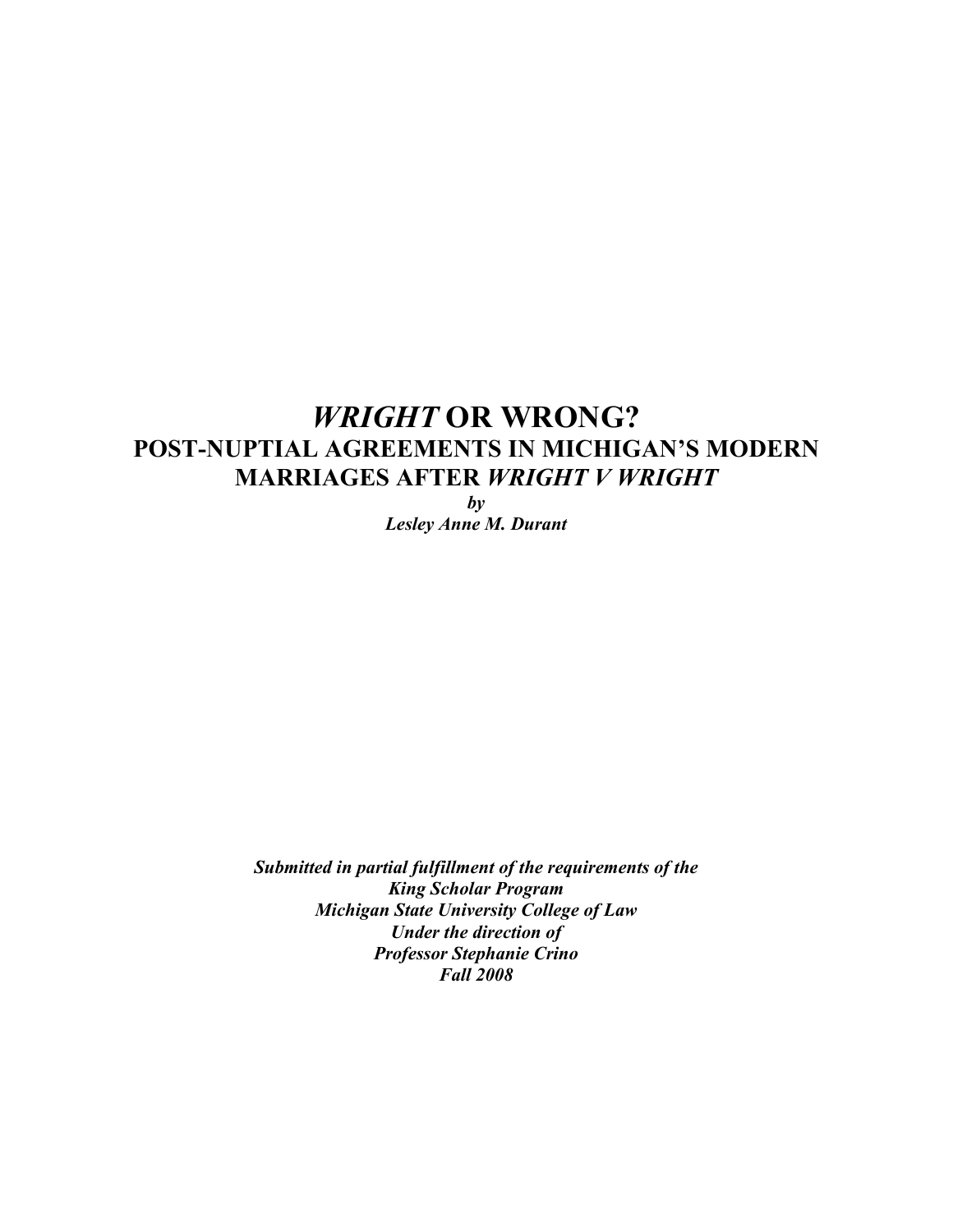#### INTRODUCTION

Imagine that you are happily married. You and your spouse decide that in order to keep your marriage happy, you both should sit down and mutually decide what should happen in the event that someday you might divorce. You both agree that this will help preserve your marriage and will prevent future litigation and acrimonious bickering. You both are willing to sign an agreement to effectuate your decisions that you both wish to be fully enforceable in the event that you may divorce in the future. There is one small problem. The Michigan Court of Appeals has already decided that you can't.

In April of 2008, the Michigan Court of Appeals decided *Wright v. Wright*<sup>1</sup>, a divorce case on appeal that addressed the issue of post-nuptial agreements. In *Wright*, the Michigan Court of Appeals held that agreements made between couples in an intact marriage that contemplate a future divorce are void as against public policy.<sup>2</sup> This decision, when read together with other case law regarding marital agreements, appears to take an anomalous position regarding the ability of married couples to contract between themselves, and the analysis the court will conduct in looking at the validity of such agreements. As opposed to relying on previous precedent that calls for a formulated analysis of marital agreements, *Wright* holds that no such analysis is necessary, because these agreements are invalid on their face.<sup>3</sup> This note will analyze the factual background and procedural history of *Wright* in order to show that the facts and circumstances of this particular case dictated that the Michigan Court of Appeals had to void the agreement, and the court needed to develop a rationale for its decision. Also, this note will explore the other options that were available to the court that would have allowed for the same

 $\frac{1}{1}$ 279 Mich. App. 291 (Mich. Ct. App. 2008) (per curiam).

<sup>2</sup> *Id.* at 297-98. <sup>3</sup> *Id.*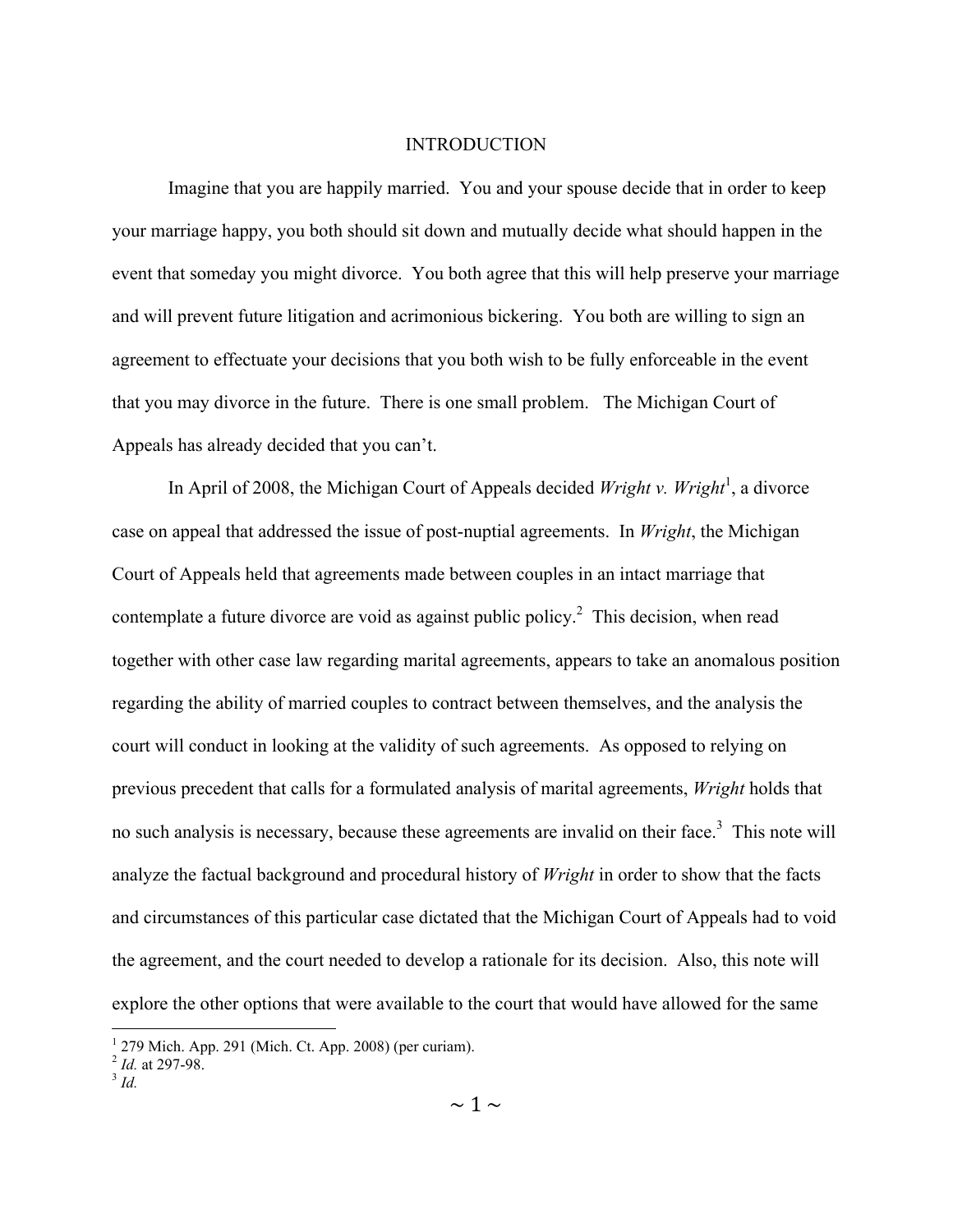result without creating a bright line rule on the grounds of public policy, as well as how the court seemingly ignored recent case law in favor of older, outdated case law. This note will also analyze the law of other jurisdictions that uphold the validity of such agreements, and apply the law of those jurisdictions to the facts of this case to determine if a different outcome would result. Finally, this note will briefly explore the Michigan Supreme Court's decision not to grant leave to hear this case.

# FACTUAL BACKGROUND AND PROCEDURAL HISTORY OF *WRIGHT V WRIGHT*

The background and history of the parties was crucial to the Court's understanding of both the formation of the agreement, as well as its determination that the agreement in the case was void. The Court found that Monica and Charles Wright met when Monica was a seventeenyear-old single mother of two working in a fast food restaurant.<sup>4</sup> Charles was ten years older than Monica and was a corrections officer for a local state prison.<sup>5</sup> Charles had been married once before, owed a house, had a solid career and did not have any children.<sup>6</sup> Monica moved in with Charles when she turned eighteen, and gave birth to Charles' son, Tyler, shortly thereafter, in March of 1996.<sup>7</sup> Charles and Monica married later that year.<sup>8</sup> The parties purchased a home together in 1998 and Charles then adopted Monica's daughter, Janae, who was around fouryears-old at the time.<sup>9</sup> The parties had one more child together, Emma, who was born in 2003.<sup>10</sup>

 $\overline{d}$ 

<sup>4</sup> *Id.* at 292. <sup>5</sup> *Id.*

<sup>6</sup> *Id.*

<sup>&</sup>lt;sup>7</sup> *Id.* at 292-93.<br><sup>8</sup> *Id.* 

<sup>10</sup> *Id.* at 294.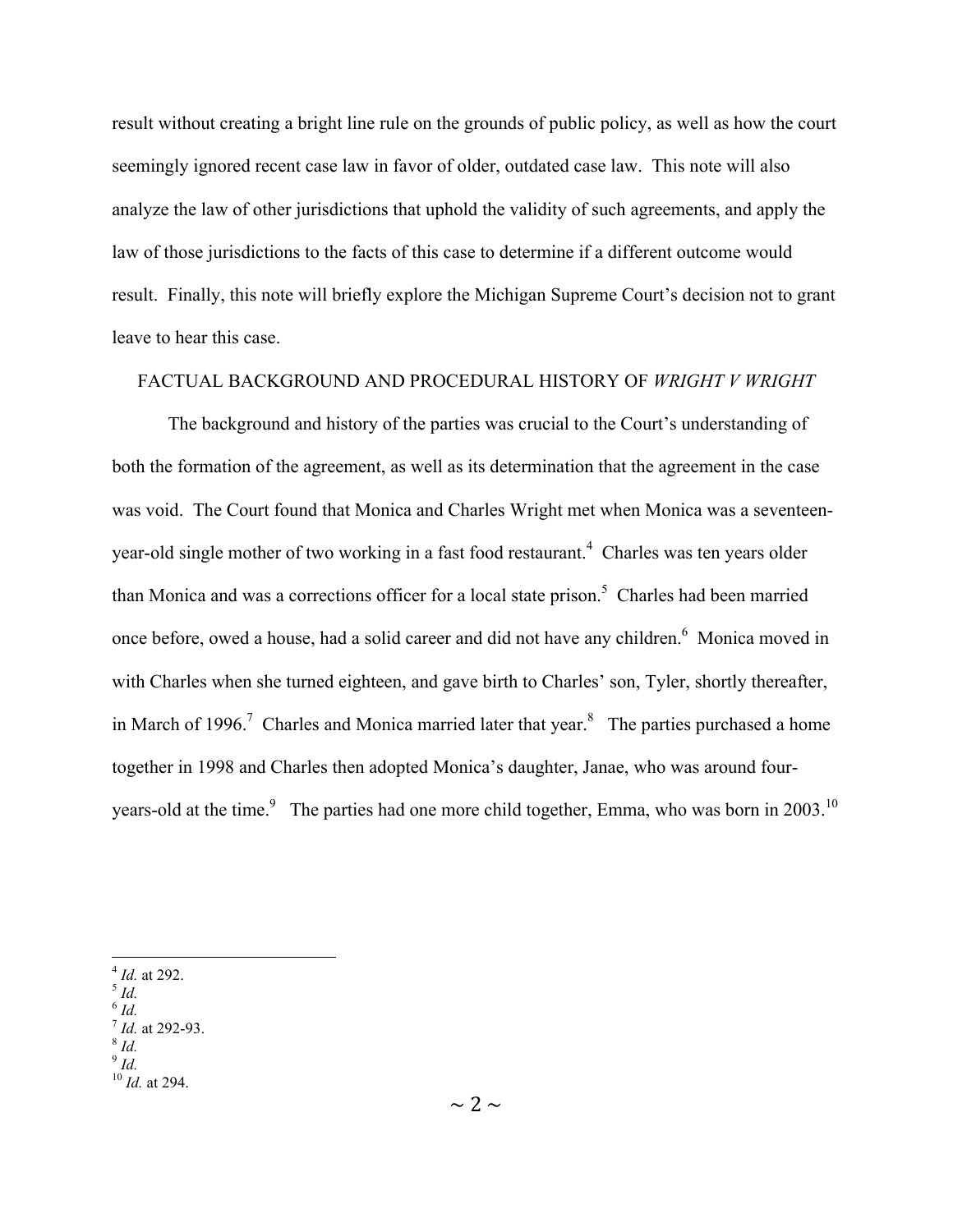Monica's oldest child, Anthony, who was five when the parties married, also lived with the family, although he was not adopted by Charles.<sup>11</sup> Charles had a contentious relationship with Anthony, who was older, more defiant, and retained ties to his biological father and paternal side of the family.<sup>12</sup> Charles was the family breadwinner, and, while Monica did eventually obtain her GED and open a daycare business in the family home, Charles was clearly in charge of the family financially.<sup>13</sup>

The marriage began to suffer beginning in  $2002$ <sup>14</sup> At that time, eleven-year-old Anthony confessed to Monica that he had been inappropriately touching eight-year-old Janae.<sup>15</sup> While Monica thought it may be best to report the incident so the children could get therapy, the parties eventually decided to strictly supervise the children and not involve the authorities in the matter.<sup>16</sup> Tensions began mounting in the house between Anthony and Charles, and, in 2004, Charles gave Monica the option of reporting Anthony's conduct to child protective services or sending Anthony to live with his biological father.<sup>17</sup> Monica chose the latter and Anthony left the home in July of 2004, although this did not cure the problems in the marriage. Charles also complained about Monica's spending and what he perceived to be her lack of motivation in her at-home business, as well as in her classes at nursing school.<sup>18</sup> In 2005, Charles contacted an attorney to draft a postnuptial agreement for the parties to sign.19

<sup>&</sup>lt;sup>11</sup> *Id.* at 293.<br>
<sup>12</sup> *Id.*<br>
<sup>13</sup> *Id.*<br>
<sup>14</sup> *Id.* at 293.<br>
<sup>15</sup> *Id.*<br>
<sup>16</sup> *Id.*<br>
<sup>17</sup> *Id.* at 294.<br>
<sup>18</sup> Record at Vol. I, 258; Vol. II, 43, *Wright* (No. 06-800-DM).<br>
<sup>19</sup> *Wright*, 279 Mich. App. at 294.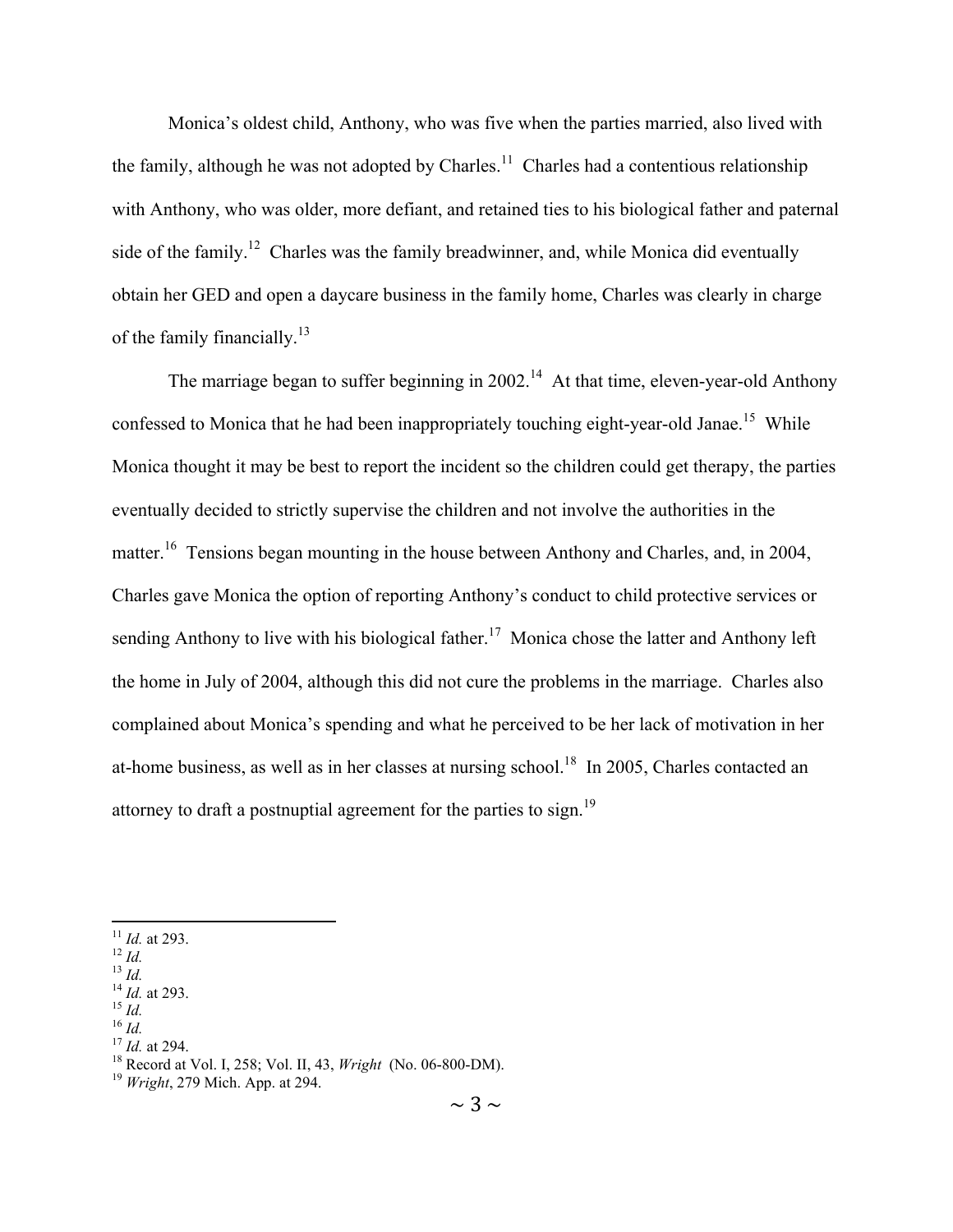The agreement was unequivocally one-sided.<sup>20</sup> It provided that, "[e]ach party is desirous of preserving all, or a substantial portion, of his or her wealth to dispose of as each desires, free of any claim by the other party."21 Specifically, it protected all of Charles' rights to his premarital property, including all retirement accounts, savings accounts and his state pension.<sup>22</sup> It also provided that Charles would keep the marital home and "every other article of marital property requiring a substantial financial investment from [Charles].<sup>"23</sup> The agreement also waived any spousal support or attorney fees in the event of a divorce, and essentially left Monica with a minivan and a television. $24$ 

The formation of the agreement is compelling and ultimately is crucial to the fact that the Court could have easily invalidated it under other theories regarding marital agreements, as opposed to invalidating it outright as a matter of public policy. The signing of the agreement was Charles' idea, who brought up the topic to Monica while they were watching an episode of *Desperate Housewives*. 25 It is not clear whether Charles had already had the agreement drafted at the time that he mentioned the idea to Monica, but, within a few weeks he presented a draft to her for her review.<sup>26</sup> Monica kept the agreement for several months and even had an attorney review the agreement (who naturally advised her not to sign it).<sup>27</sup> According to Monica, Charles threatened her into signing the agreement, and she did so under duress.<sup>28</sup> Both parties agree that

<sup>&</sup>lt;sup>20</sup> *Id.* at 294, 297.<br><sup>21</sup> See attached "Charles & Monica Wright, Post Nuptial Agreement" (hereinafter "Agreement") originally found at Exhibit A of Defendant's Brief in Support of Motion for Declaratory Relief, *Wright* (No. 06-800-DM).<br><sup>22</sup> *Wright* 279 Mich. App. at 294.<br><sup>23</sup> *Id.*<br><sup>24</sup> Defendant's Brief in Support of Motion for Declaratory Relief at 5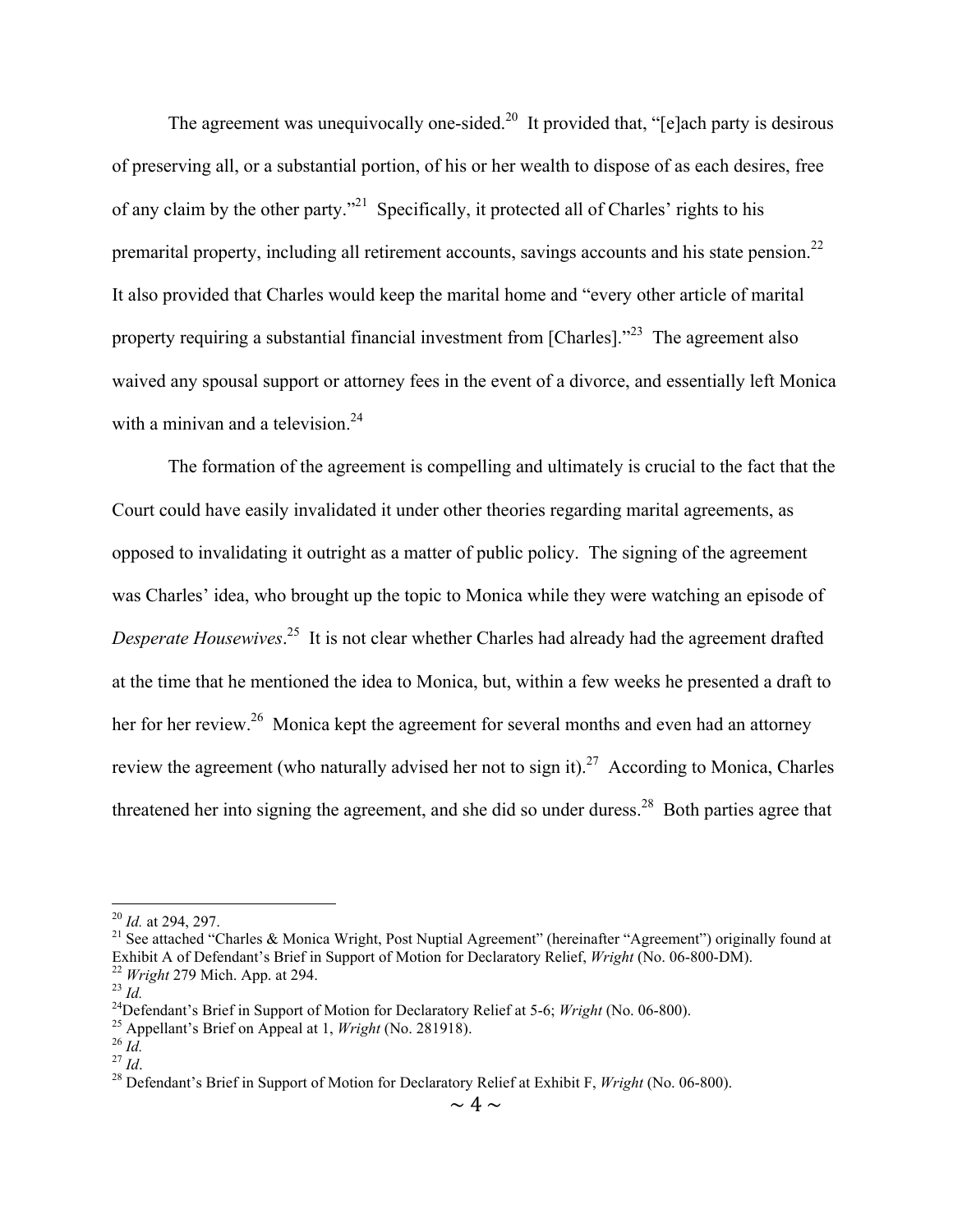Charles even told Monica that, if she did not sign the agreement, he would divorce her.<sup>29</sup> Thinking that she was saving her marriage, on July 29, 2005, Monica signed the agreement.<sup>30</sup> Eight months later, Charles filed for divorce.<sup>31</sup>

The words acrimonious and highly litigious only begin to describe the events that unfolded next during the course of the divorce proceedings. When Charles filed for divorce, he did not move out of the home or even inform Monica that he had filed.<sup>32</sup> Monica learned of the proceedings not through Charles, or even by being served with paperwork, but through a solicitation letter she received from a local attorney who learned of the case from the court records.<sup>33</sup> When Monica hired an attorney who made it clear through his interrogatories that Monica was going to challenge the validity of the agreement, Charles embarked on a course of action that was ultimately his undoing. While the exact details of the lengths that Charles went to throughout this matter are simply too voluminous to mention here, the court record is replete with evidence of his harassing behavior and conduct, his refusal to abide by court orders, his delay of the proceedings by not complying with discovery and deposition requests, his filing of grievances against Monica's attorney, his filing of complaints against court staff, and his numerous, unfounded attacks and allegations against Monica to daycare licensing officials and child protective services.<sup>34</sup>

By the time the trial court heard argument on the issue of the validity of the post-nuptial agreement, the case had already been pending for nine months.<sup>35</sup> When the trial court found the

<sup>&</sup>lt;sup>29</sup> *Id.* at Exhibit C and Exhibit F.<br><sup>30</sup> Appellant's Brief on Appeal at Exhibit 3, pgs. 24-29, *Wright* (No. 281918).<br><sup>31</sup> *Wright* 279 Mich. App. at 294.<br><sup>32</sup> *Id.* at 294-95.<br><sup>33</sup> *Id.* at 295.<br><sup>34</sup> Record at 61, 63-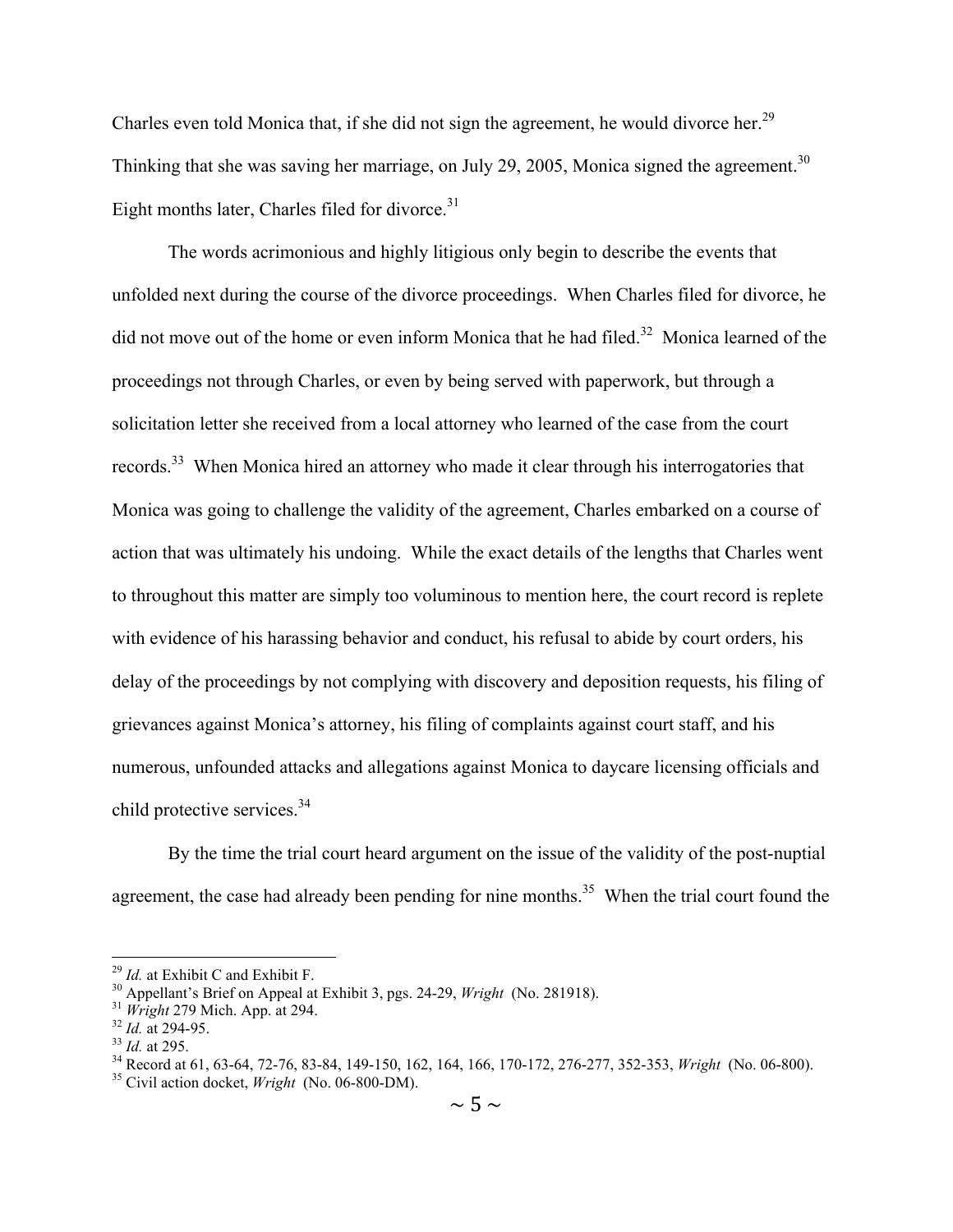agreement unenforceable, it amended the scheduling order and ordered the parties to mediation, presumably thinking that, since it invalidated the agreement, the parties may be able to reach a settlement.<sup>36</sup> However, at mediation, Charles refused to consider any alternative to the property distribution in the agreement, and the case proceeded to trial. $37$ 

After two days of testimony, the trial court issued its decision on September 19, 2007.<sup>38</sup> The property settlement was a fairly typical distribution for an eleven year marriage, with Monica receiving one-half of the value of the marital home and Charles' retirement. The trial court gave the parties the option of buying out the other's interest in the home; however, it imposed a strict timetable to do so, where if neither party had done so within fourteen days of the decision, the home would be listed for sale, Monica would have exclusive use and possession of the home, and Charles would pay a minimal monthly spousal support amount to Monica, as well as one-half of the taxes and insurance on the home, until it was sold.<sup>39</sup> Charles then filed a timely appeal, and the matter proceeded to the Michigan Court of Appeals.<sup>40</sup>

#### EQUITY DEMANDED THE INVALIDATION OF THE *WRIGHT* AGREEMENT

The Michigan Court of Appeals was now faced with a decision on the validity of the post-nuptial agreement. One the one hand, if the Court decided that the agreement is enforceable, a clearly inequitable result would occur, and the Court would be rewarding Charles for his actions during the proceedings. On the other hand, if the Court decided that the agreement is not enforceable, an equitable outcome occurs in this matter and the parties are no

<sup>&</sup>lt;sup>36</sup> Amended Scheduling Order, *Wright* (No. 06-800-DM).<br><sup>37</sup> Decision and Order on Plaintiff's Motions for Rehearing/Reconsideration and for Stay of Proceedings to Enforce<br>Judgment, *Wright* (No. 06-800-DM).

<sup>&</sup>lt;sup>38</sup> Civil action docket, *Wright* (No. 06-800-DM).<br><sup>39</sup> Judgment of Divorce at 9-11, *Wright* (No. 06-800-DM).<br><sup>40</sup> Civil action docket, *Wright* (No. 06-800-DM).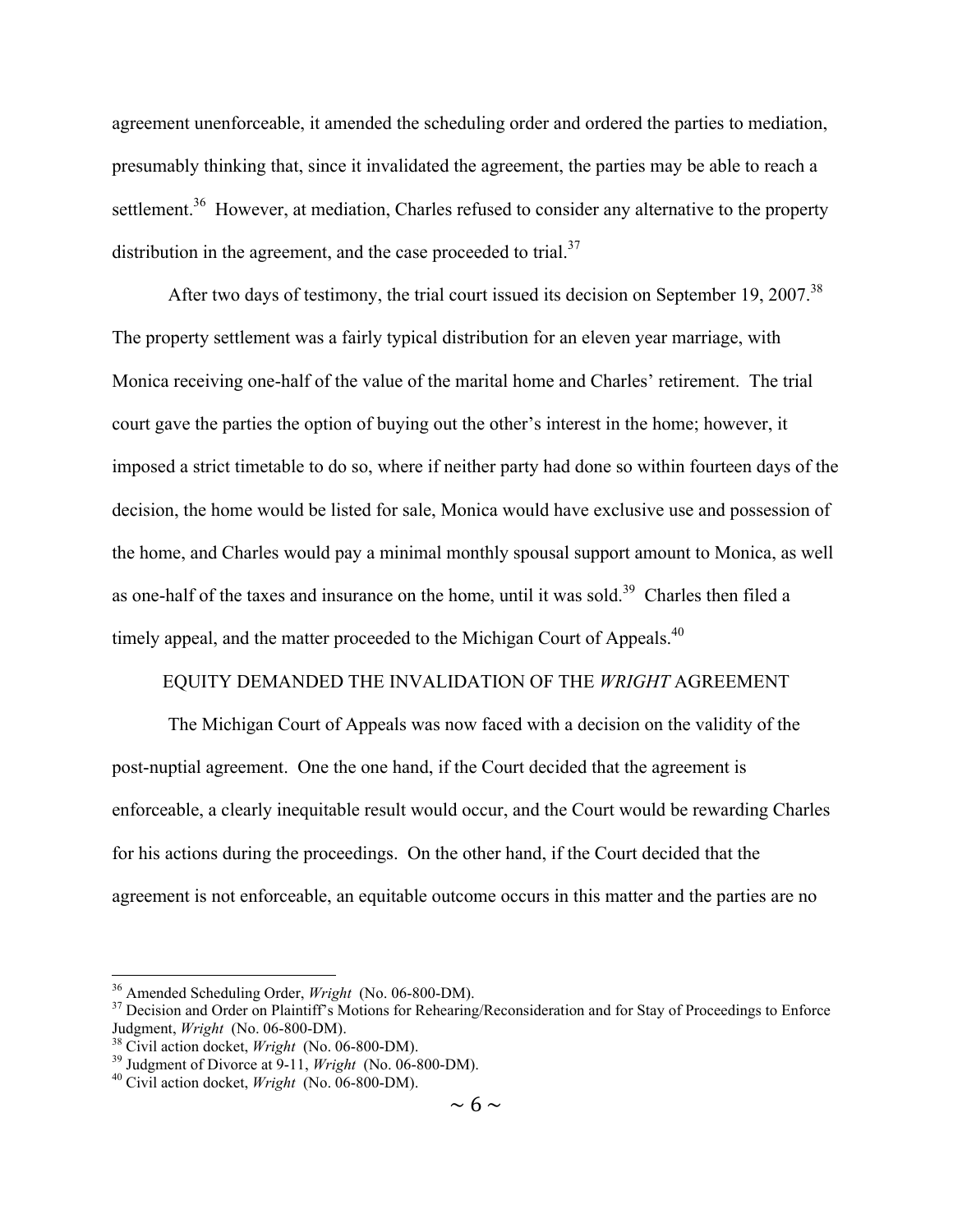worse off than they would have been had the contract never been made. The true decision for the Court then is not *if* the agreement is unenforceable, but *how* the agreement is unenforceable.

While courts in divorce are bound by statute, they are essentially courts in equity and they still have equitable powers.<sup>41</sup> Divorce matters have historically been heard in equity, and ultimately, divorce courts realize that their job is to determine the equitable result in property disputes.<sup>42</sup> In Michigan, the goal in any divorce is to reach a fair and equitable division of the marital property in light of all the circumstances.<sup>43</sup> The idea of "equity" is pervasive in family law cases, and, while the courts remain bound by statute, many frequently use their inherent equitable powers to grant relief that comfortably fits within the unique facts and circumstances of the particular family's situation.<sup>44</sup>

In reviewing property awards in domestic relations actions, The Michigan Court of Appeals has held the idea of equity at the forefront of its decisions by stating that, so long as the trial court did not abuse its discretion in its findings of fact, "the appellate court must decide whether the dispositive ruling was fair and equitable in light of those facts.<sup> $345$ </sup> Equity is also a clear component in an appellate court's review because decisions "should be affirmed unless the appellate court is left with the firm conviction that the [decision] was inequitable."46

With these notions of equity in mind, it is clear that the Court could not possibly have wanted to reward Charles for his actions in this matter. An enforceable agreement not only would have done this, but it also would have left Monica without any financial resources at her

 <sup>41</sup> *See, e.g.,* MICH. COMP. LAWS § 552.12; *Kasper v. Metropolitan Life Ins. Co.,* 313 N.W.2d 904, 917 (Mich. 1981) (Kavanagh, J., dissenting).

<sup>42</sup> *See, e.g., Sands v Sands,* 497 N.W.2d 493 (Mich. 1993); *McDougal v McDougal,* 545 N.W.2d 357 (Mich. 1996); *Sparks v Sparks,* 485 N.W.2d 893 (Mich. 1992); *Wiand v Wiand*, 443 N.W.2d 464 (Mich. Ct. App. 1989); *Schaeffer*  v Schaeffer, 308 N.W.2d 226 (Mich. Ct. App. 1981); *Draggoo v Draggoo*, 566 N.W.2d 642 (Mich. Ct. App. 1997).<br><sup>43</sup> Sparks, 485 N.W.2d at 901.<br><sup>44</sup> Draggoo, 566 N.W.2d at 648.<br><sup>45</sup> Sparks, 485 N.W.2d at 898.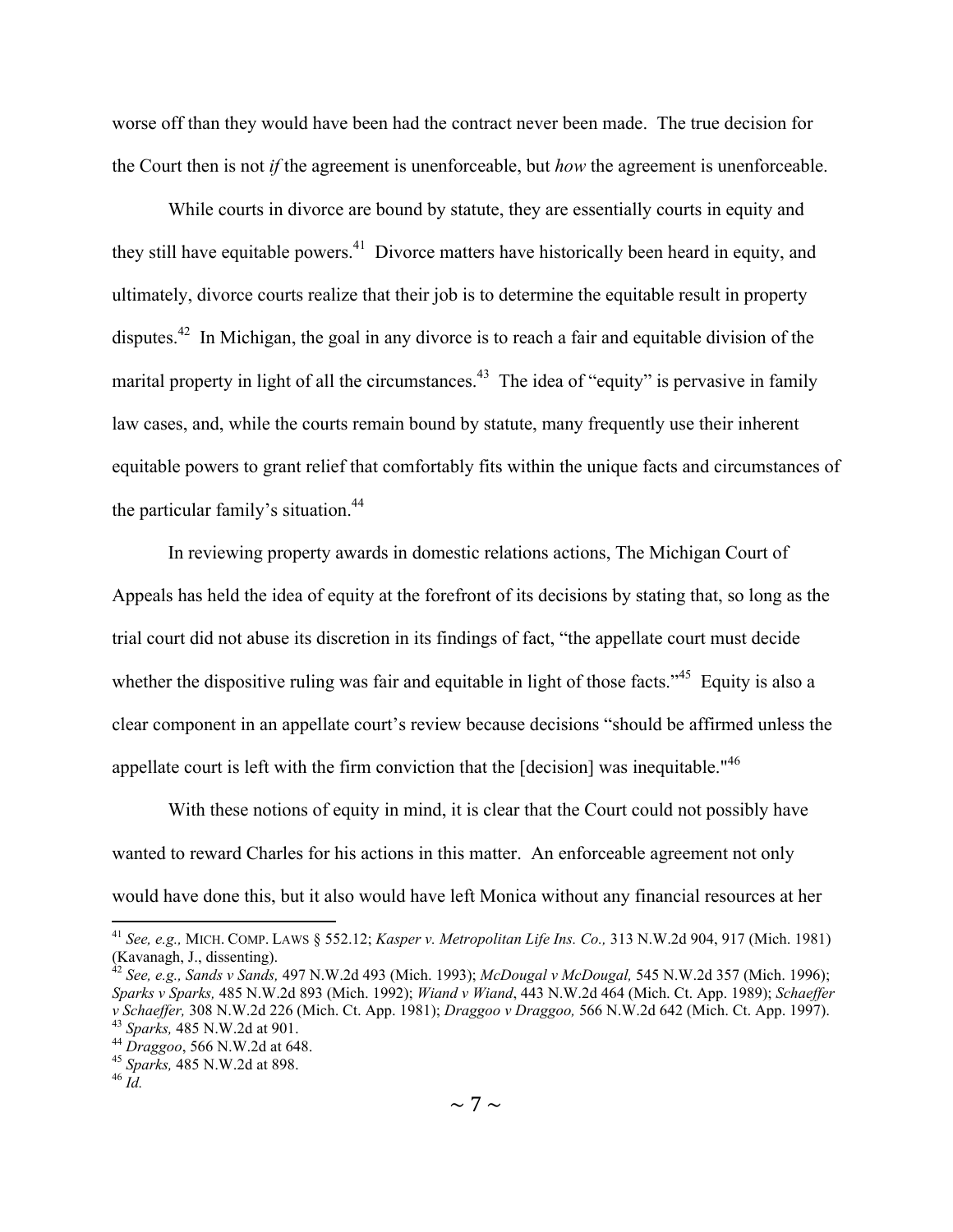disposal after Charles financially crippled her during the divorce's litigation and appellate actions. In order to comport with the idea of an equitable result, the Court had to find the agreement unenforceable. Therefore, the only question that remained was how to go about it, and how to balance Michigan public policy in favor of marriage against the freedom of individuals to contract and their right to have those contracts enforced.

# MICHIGAN'S PUBLIC POLICY IN FAVOR OF MARRIAGE

Michigan's public policy clearly favors the marriage relationship. Therefore, it should come as no surprise that Michigan courts have carefully scrutinized contracts formed between married or soon-to-be married persons.<sup>47</sup> This public policy is deeply entrenched in Michigan law, and, from as early as 1901, in an unbroken series of cases, it has repeatedly been affirmed as the policy of the state.<sup>48</sup> The abolition of the common law marriage and the implementation of the statutory waiting periods for divorce demonstrate this principle by placing restrictions the parties' ability both to claim a marriage relationship, as well as terminate a marriage relationship.49 Recently, the Michigan Supreme Court stated that "[m]arriage is inherently a unique relationship…. As a matter of public policy, this state has a special interest in encouraging, supporting, and protecting that unique relationship in order to promote, among other goals, the stability and welfare of society and its children."50 Even the voters of the state supported this idea with the passage of an amendment to Michigan's Constitution in order "to

 <sup>47</sup> *McCready v Hoffius*, 459 Mich. 131, 140 (Mich. 1998), *vacated in part on other grounds* 459 Mich. 1235; 593

<sup>&</sup>lt;sup>48</sup> See, e.g., Wagoner v Wagoner, 87 N.W. 898 (1901); May v Meade, 210 N.W. 305 (1926).<br><sup>49</sup> See MICH. COMP. LAWS § 551.2; MICH. COMP. LAWS § 552.9f, and MICH. CT. R. 3.210(A).<br><sup>50</sup> Rohde v Ann Arbor Pub. Sch., 737 N.W.2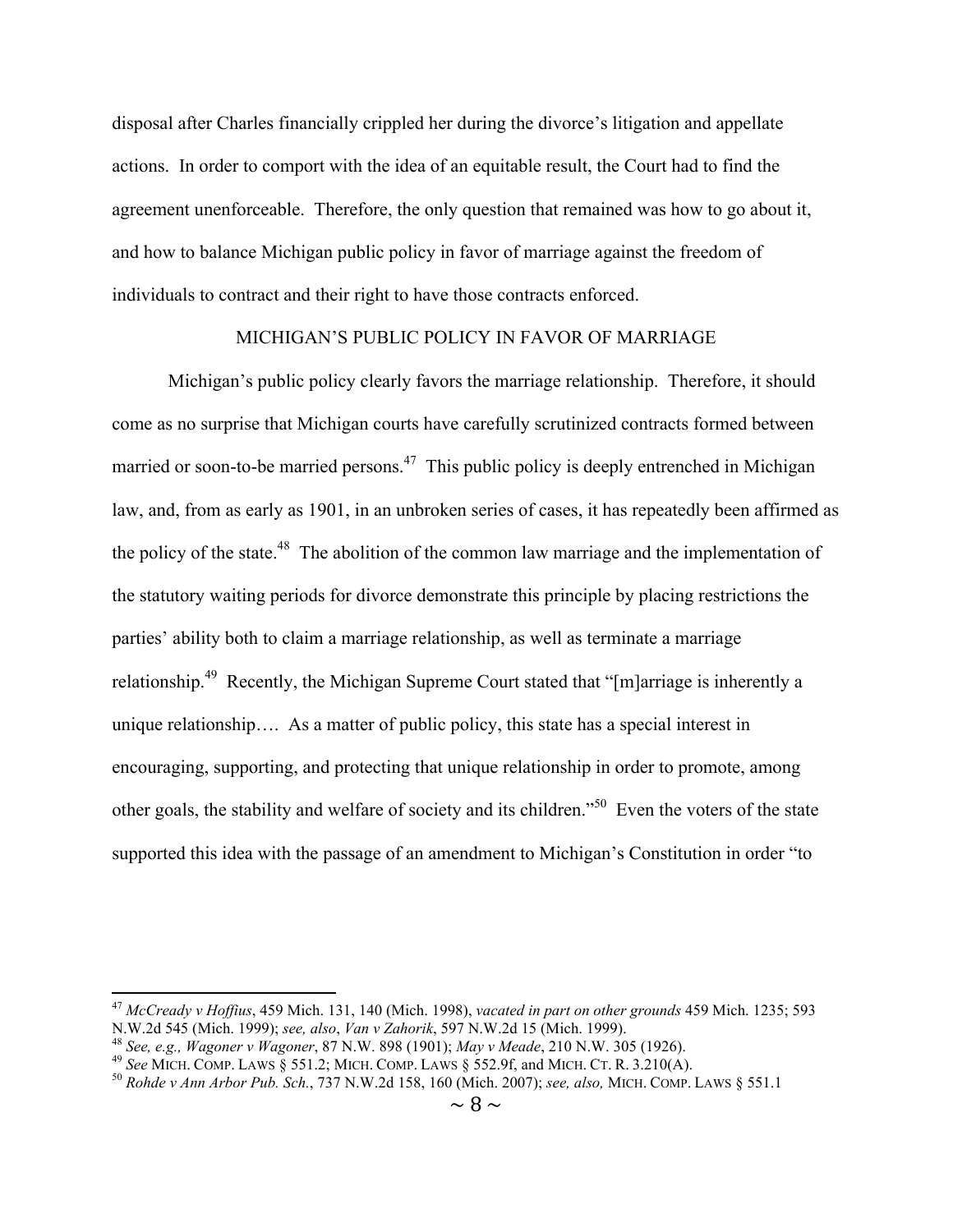secure and preserve the benefits of marriage for our society and for future generations of children<sup>"51</sup>

Within this history of case law regarding the public policy in favor of marriage, antenuptial agreements and post-nuptial agreements have been authorized for quite some time to govern the disposition of property on the death of a spouse.<sup>52</sup> These agreements were mostly upheld so long as the formation of the agreement was sound and the agreement itself did not promote or encourage divorce.<sup>53</sup> However, marital agreements that attempted to govern property division in the event of a divorce were held void as against public policy as the courts took the position that such agreements tended to promote divorce.<sup>54</sup>

Throughout the 1980's, ante-nuptial (also called pre-nuptial) agreements became increasingly popular in other jurisdictions as divorce rates rose and second marriages became more common. Couples began to use ante-nuptial agreements not to just define their respective property rights on the death of a spouse and to protect inheritance rights of children from previous marriages, but also to preclude a divorcing spouse's potential claim to property the other spouse brought to the marriage, and to avoid controversy should a divorce occur.<sup>55</sup> Michigan appeared to finally change its position on marital agreements in 1991 when the Michigan Court of Appeals decided *Rinvelt v Rinvelt*.<sup>56</sup> In that case, the court stated that:

> Prenuptial Agreements provide people with the opportunity to ensure predictability, plan their future with more security, and, most importantly, decide their own destiny. Moreover, allowing couples to think through the financial aspects of their marriage

<sup>&</sup>lt;sup>51</sup> MICH. CONST. of 1963, art I, § 25.<br>
<sup>52</sup> See MICH. COMP. LAWS § 700.2205.<br>
<sup>53</sup> See, e.g., In re Muxlow's Estate, 116 N.W.2d 43 (Mich. 1962).<br>
<sup>54</sup> See Scherba v Scherba, 65 N.W.2d 758 (Mich. 1954).<br>
<sup>55</sup> Diana Raimi OF CONT. LEGAL EDUC., Ann Arbor, MI), Nov. 17, 2003, at 9-2, 9-3. <sup>56</sup> 475 N.W.2d 478 (Mich. App. 1991).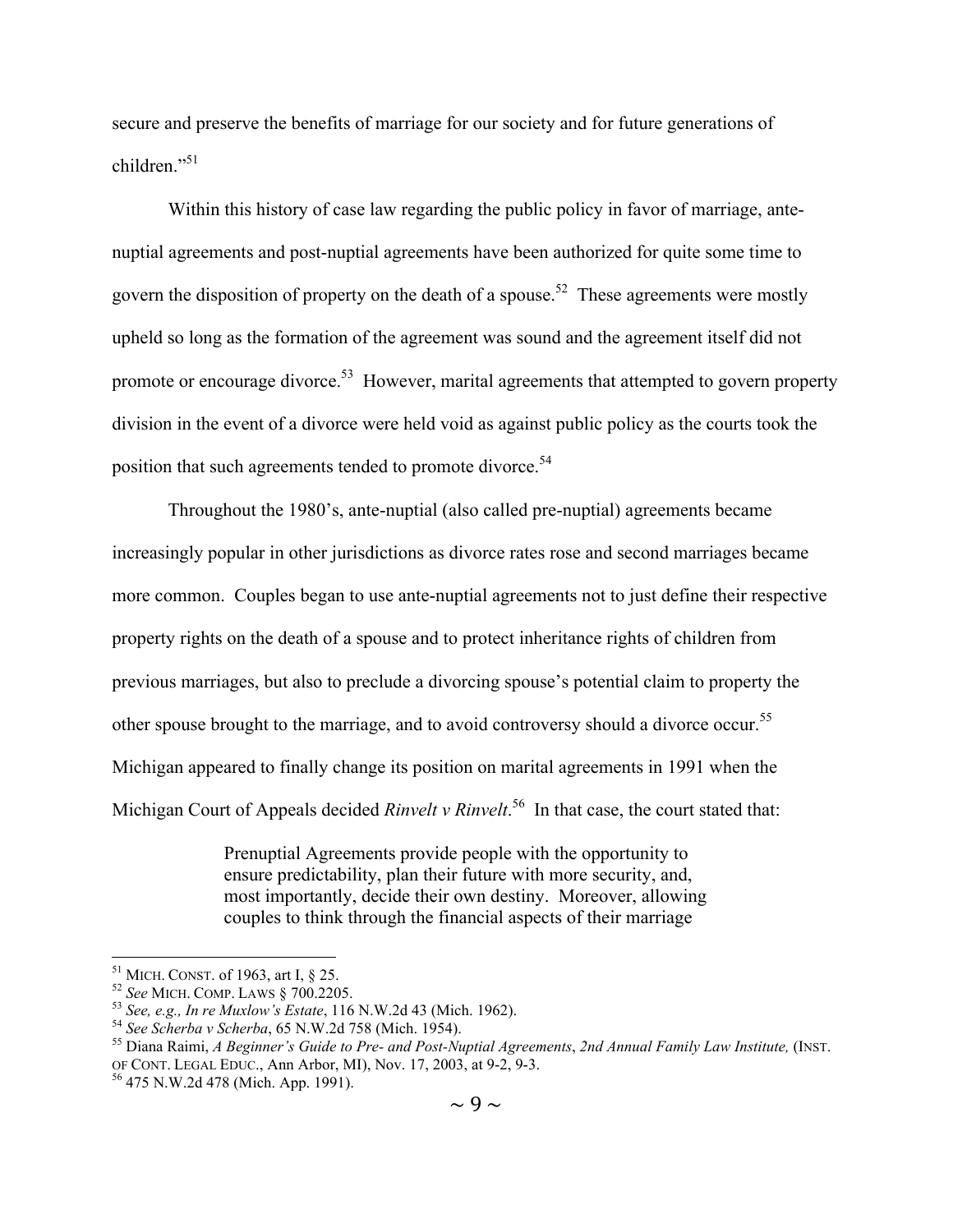beforehand can only foster strength and permanency in that relationship. In this day and age, judicial recognition of Prenuptial Agreements most likely encourages rather than discourages marriage. In sum, both the realities of our society and policy reasons favor judicial recognition of Prenuptial Agreements. [W]e see no logical or compelling reason why a public policy should not allow two mature adults to handle their own financial affairs. Therefore, we join those courts that have recognized that Prenuptial Agreements legally procured and ostensibly fair in result are valid and can be enforced. The reasoning that once found them contrary to public policy has no place in today's matrimonial law. 57

The court reviewed the historical treatment of marital agreements, specifically agreements that were held unenforceable due to the fact that they contemplated property distribution upon divorce and concluded that "the outdated policy concerns that once led courts to refuse to enforce antenuptial agreements are no longer compelling."58 The court further stated that "[t]oday, divorce is a common-place fact of life." 59 The court held that ante-nuptial agreements that contemplated a future divorce were enforceable so long as certain requirements were met.<sup>60</sup> The court stated that there are three specific factors it will analyze in ante-nuptial agreements in order to determine their enforceability; namely, whether (1) it was obtained through fraud, duress, mistake or misrepresentation, or through non-disclosure of a material fact; (2) it was unconscionable when it was executed; or (3) the facts and circumstances since the agreement was executed are so changed that its enforcement would be unfair and unreasonable.<sup>61</sup>

Subsequent case law interpreting *Rinvelt* has refined additional criteria for the court to analyze in determining whether or not an ante-nuptial agreement is valid. For example, antenuptial agreements, by their nature, give rise to a special duty of financial disclosure not required

<sup>57</sup> *Rinvelt*, 475 N.W.2d at 483, quoting *Brooks v Brooks*, 733 P.2d 1044 (Alaska 1987). <sup>58</sup> *Rinvelt*, 475 N.W.2d at 482. <sup>59</sup> *Id.* <sup>60</sup> *Id.* at 483. <sup>61</sup> *Id.* at 482.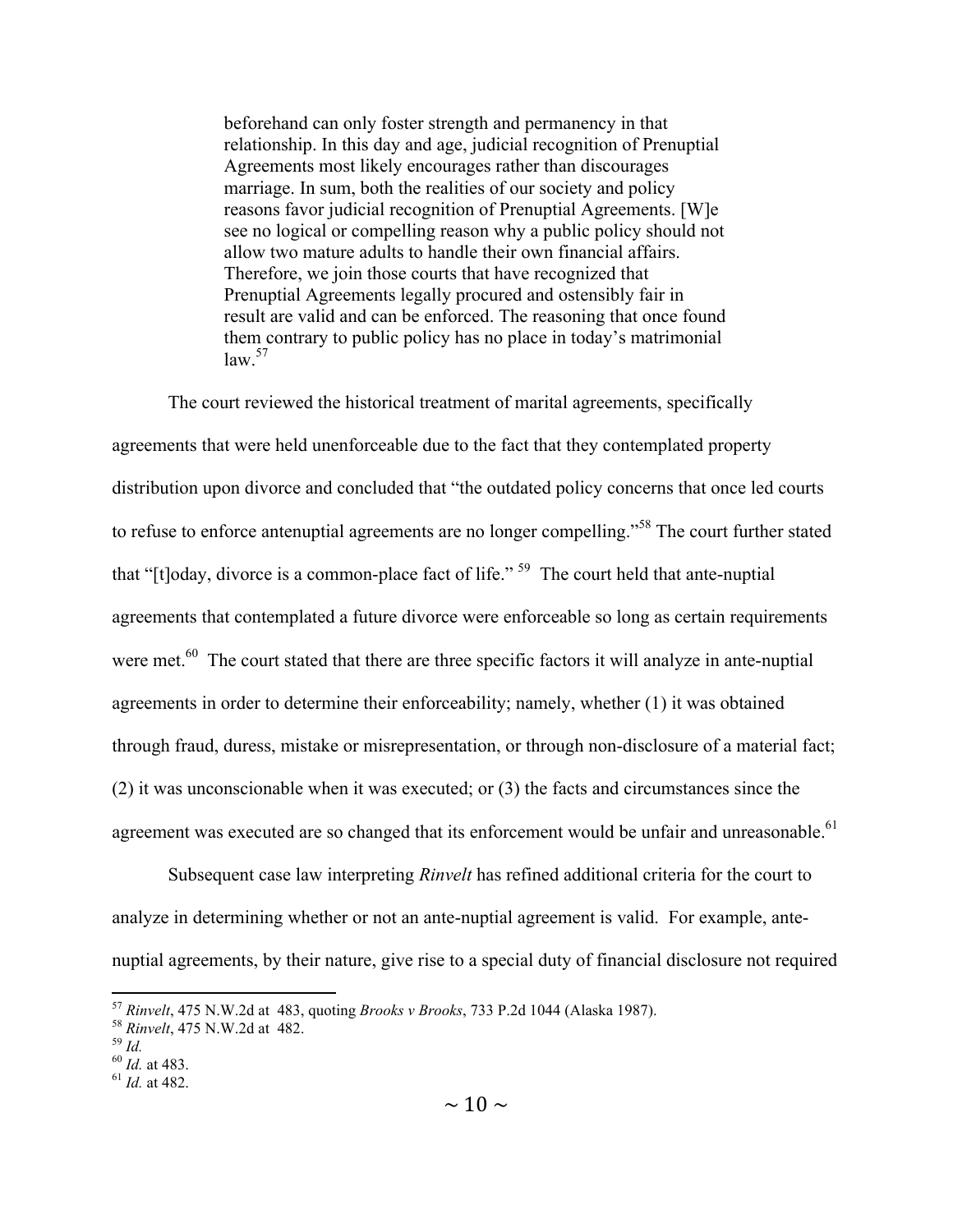in ordinary contract relationships, requiring that the parties have been fully informed of each other's financial condition, as well as their respective rights, before they enter into such an agreement.<sup>62</sup> Also, because ante-nuptial agreements, like other written contracts, are matters of agreement by the parties, the courts' role is to define what the agreement is and to enforce it.<sup>63</sup> Essentially, the Michigan Court of Appeals determined that grown adults should be free to govern their personal affairs and it is not the role of the state to interfere with that freedom so long as "weaker" parties are protected and basic contract construction principles are met.

While the court in *Rinvelt* was focused on ante-nuptial agreements entered into prior to the marriage, there is little distinction between ante-nuptial agreements and post-nuptial agreements. With the exception of separation agreements discussed below, the only difference between ante-nuptial agreements and post-nuptial agreements is that the parties did not get around to, or did not feel the need to, enter into the agreement until after they gave their marriage vows. It is not surprising then that, prior to *Rinvelt*, post-nuptial agreements were interpreted according to the same standard as ante-nuptial agreements where all marital agreements were generally held to be enforceable in the contemplation of property inheritance determinations upon the death of the spouse. These agreements also had to be fair and equitable, supported by sufficient consideration, and could not be made in contemplation of divorce or separation.<sup>64</sup> *Rinvelt* was a turning point in the courts' position on marital agreements because the language of the decision indicates that a properly formed marital agreement actually encourages marriages by

<sup>62</sup> *Schinkle v Schinkle*, 663 N.W.2d 481, 484 (Mich. Ct. App. 2003). <sup>63</sup> *Reed v Reed*, 693 N.W.2d 825, 835 (Mich. Ct. App. 2005) quoting *Kuziemko v Kuziemko,* No. 212377, 2001 Mich. App. LEXIS 278 (Mich. Ct. App. Dec. 4, 2001)*.* <sup>64</sup> *Rockwell v Estate of Rockwell*, 180 N.W.2d 498 (Mich. Ct. App. 1970); *Ransford v Yens*, 132 N.W.2d 150 (Mich.

<sup>1965).</sup>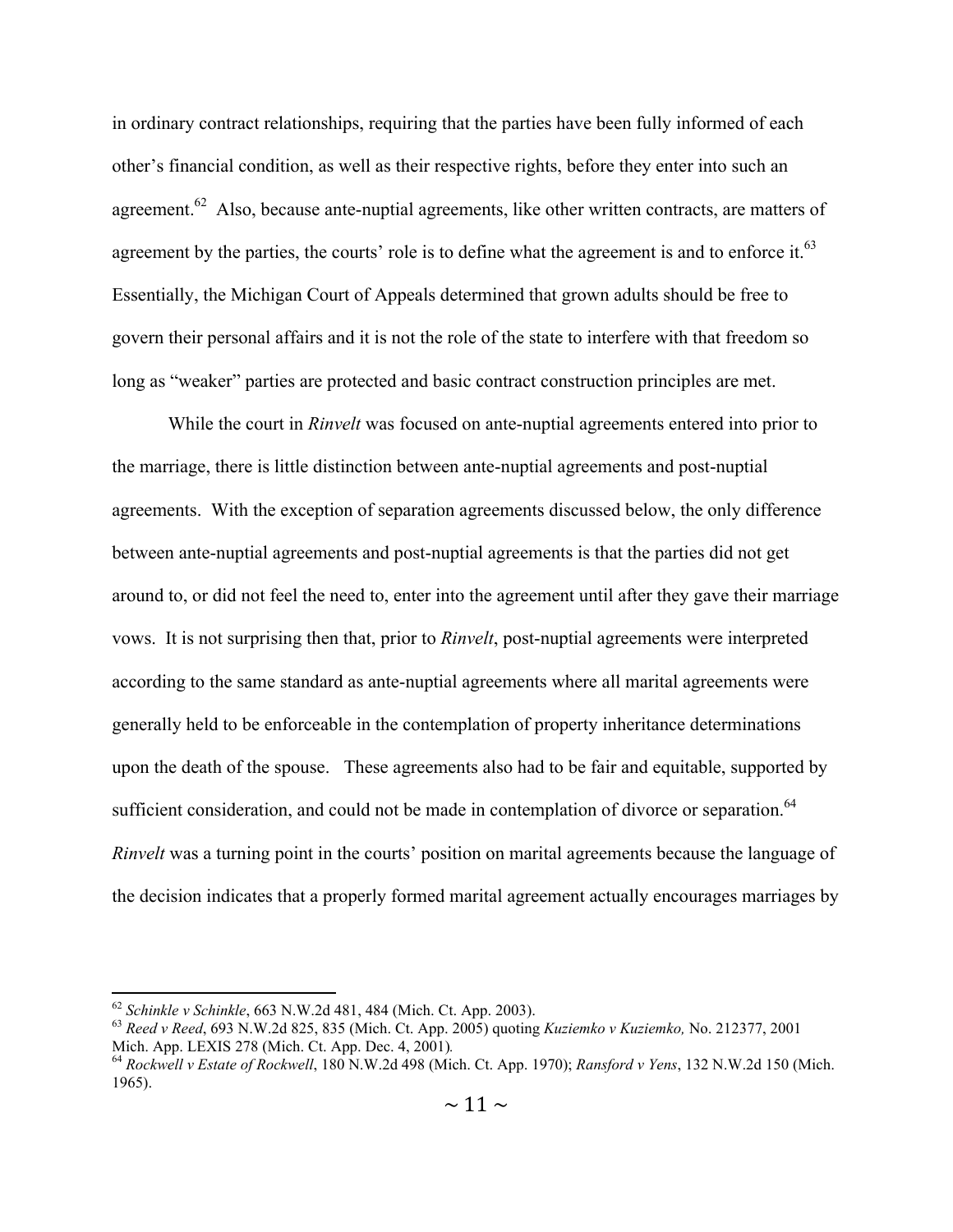allowing parties to address concerns that may otherwise have prevented them from marrying in the first place.

*Rinvelt* made no distinction in the holding or in the dicta that indicates that the timing of the agreement was essential to its validity, and that somehow the agreement no longer encouraged the continuation of the marriage relationship once the proverbial clock struck twelve when the parties exchanged their marriage vows. A careful reading of the language in *Rinvelt* seems to indicate that a post-nuptial agreement made under similar circumstances to the hypothetical situation mentioned at the opening of this note could also be enforceable because such an agreement encourages the continuation of the marriage. However, the appellate courts of this state were not faced with such facts and, up until the *Wright* case, had not been called upon to address the issue.

Instead, the cases that came before Michigan appellate courts after *Rinvelt* demonstrated that there are two distinct sets of situations where a post-nuptial agreement will arise. The courts were commonly faced, not with the validity of agreements made between happy spouses who are now, years later, divorcing, but with the validity of agreements made between separating parties, where there has already been a breakdown in the marriage. Naturally, the courts approached these agreements from a much different perspective.

Parties who are separated, or who are contemplating an imminent divorce, may enter into separation agreements in an attempt to settle their pending or imminent litigation.<sup>65</sup> These agreements, signed in contemplation of separation or divorce, are enforceable and, in fact, have long been favored by the courts, as they further the public policy of settlement over litigation.<sup>66</sup>

<sup>65</sup> *See, e.g., Randall v Randall,* 37 Mich. 563 (1877); *In re Berner's Estate,* 187 N.W. 377 (Mich. 1922). <sup>66</sup> *Id*.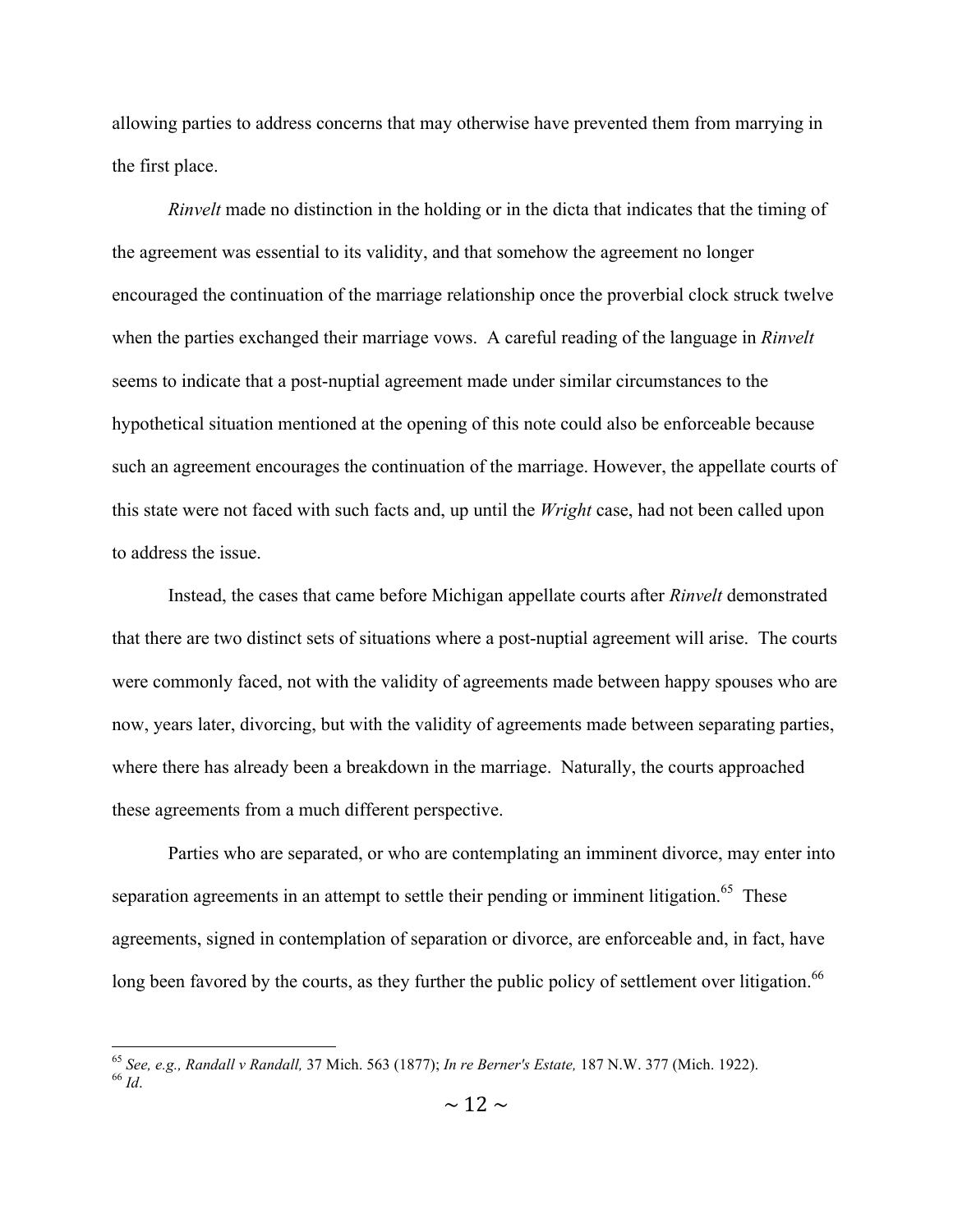In 2006, the Michigan Court of Appeals clarified the scrutiny that a court should apply to these types of post-nuptial agreements in the case of *Lentz v Lentz*. 67 The plaintiff in *Lentz* sought to have the court apply to separation agreements the same standard it uses for ante-nuptial agreements and, therefore, invalidate a separation/settlement agreement under the *Rinvelt* standards.<sup>68</sup> The court rejected that argument and held that, in situations where an agreement is entered into as a settlement of a separation or divorce, the "fair and equitable" standard does not apply; rather, general contract principles apply as in all settlement agreements, and the agreement is enforceable unless it resulted from fraud, duress, or mutual mistake.<sup>69</sup> The court made a distinction between post-nuptial agreements made for the purpose of determining property rights upon one spouse's death, and post-nuptial agreements made for purposes of settlement after a separation has occurred or a divorce is pending or imminent.<sup>70</sup>

Curiously absent from the *Lentz* court's discussion of the different types of post-nuptial agreements is any mention of a post-nuptial agreement that contemplates a future divorce that is made during an intact marriage, where the couple desires to preserve the marriage and continue to live as husband and wife. In fact, until *Wright v Wright*, there had not been a post-*Rinvelt* discussion in Michigan case law dealing with the validity of post-nuptial agreements where parties intend to remain married. Even by 2006, it does not appear that the court was even contemplating post-nuptial agreements made by couples who wanted to stay married but preserve their rights to property in the event of a divorce because the court had yet to be faced with such a situation. Then, along came Monica and Charles Wright.

<sup>67</sup> 721 N.W.2d 861 (Mich. Ct. App. 2006) <sup>68</sup> *Id.* at 865. <sup>69</sup> *Id.* at 869. <sup>70</sup> *Id.*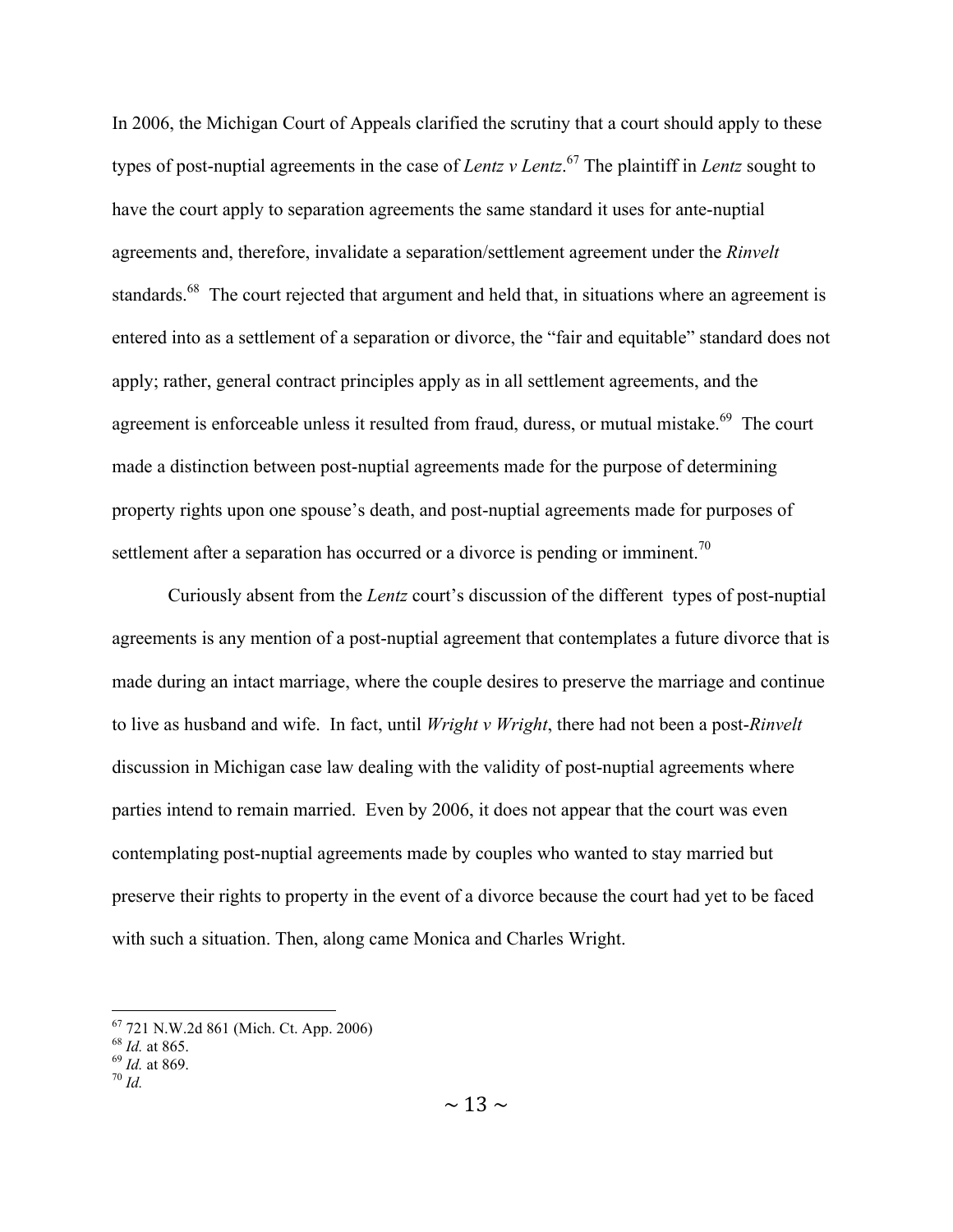#### CHARLES' DECISIONS REGARDING HIS APPEAL

*Lentz* was decided in April of 2006, coincidently the same month that Charles filed for divorce. When Monica challenged the post-nuptial agreement, Charles attempted to use *Lentz* to supplement his claim that the agreement should be enforced, arguing that Monica had asked him for a divorce several times, and that the agreement was in fact a separation agreement.<sup>71</sup> The trial court disagreed and held that, because Monica entered into the agreement in order to *prevent* divorce, the agreement could not have had divorce or separation as its purpose, and, furthermore, the agreement did not mention divorce or separation as a reason for the agreement's formation, nor as consideration for any of the provisions within it.<sup>72</sup> The trial court found the agreement void and unenforceable because it could not find any case law in Michigan that accepted postnuptial agreements made during an intact marriage for enforcement in a subsequent divorce proceeding.<sup>73</sup> As discussed above, the lack of precedent regarding these types of agreements stems from the fact that there had not been a post-*Rinvelt* case before the Michigan Court of Appeals on the issue; therefore, the only precedent available to the court was pre-*Rinvelt* case law where *all* marital agreements that contemplated divorce were void as against public policy.

After the trial court rendered its decision, Charles chose not to file an interlocutory appeal on the issue, and instead raised the issue when he brought his appeal as of right on the entire judgment of divorce. This decision was quite possibly to his detriment. At the time of the trial court's decision on the post-nuptial agreement, Charles had only engaged in a few of the many egregious acts mentioned by the Court of Appeals in its decision. Also, there had not been any testimony taken in court. The trial transcript in this matter preserved the unlikable nature of

 <sup>71</sup> Appellant's Brief on Appeal at 2, 8-9, *Wright* (No. 281918). 72 Order Granting Defendant's Motion for Declaratory Relief, January 16, 2007, *Wright* (No. 06-800-DM). <sup>73</sup> *Id.*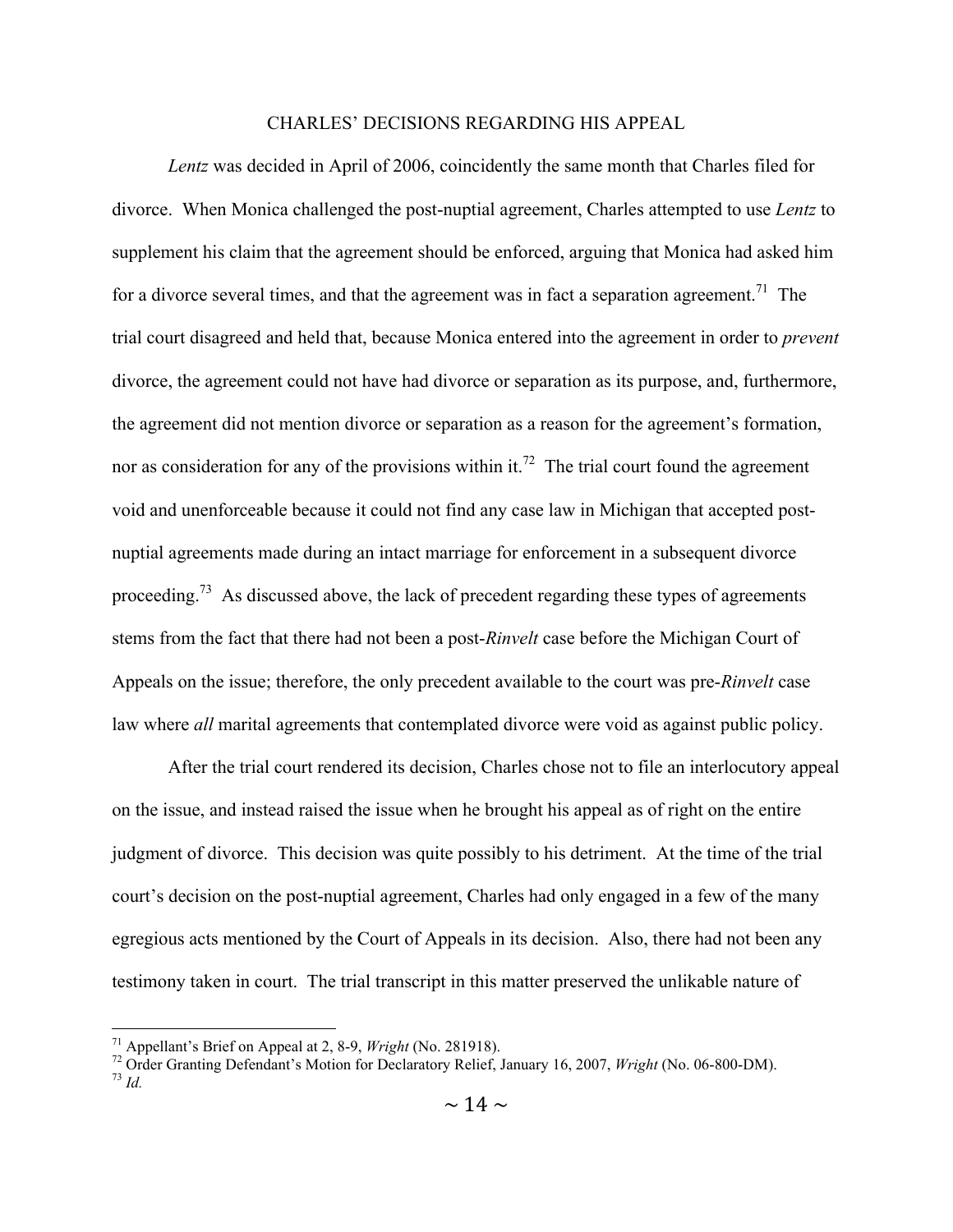Charles' responses to questioning and his overall contempt for his wife, her attorneys and the trial court. The trial court's oral decision on the outcome of the divorce trial also reflected poorly on Charles, as the trial court made its findings related to the child custody "best interest" factors which analyzed Charles' behavior and actions. If Charles had appealed the decision on the post-nuptial agreement at the time it was made, the Court of Appeals may not have been so outcome driven in the rendering of its decision and its analysis of the agreement.

Another poor decision on Charles' part was his reliance on *Lentz* for his argument that that the agreement should be upheld. Instead of arguing that *Lentz* should apply to his case, as clearly the facts in this case contradict that this agreement was even remotely close to a separation agreement between divorcing spouses, Charles should have sought to analogize this agreement to ante-nuptial agreements under *Rinvelt. Rivelt* was undoubtedly a significant change in Michigan's public policy regarding marital agreements and it signified the court's focus on the freedom of parties to contract. *Rinvelt* focused on the idea of individuals being able to ensure predictability, plan their futures with more security, and, most importantly, decide their own destinies.74 Using *Rinvelt*, Charles could have used the court's strong language about the freedom of parties to contract to bolster his claim for the validity of the agreement.

For example, there is little difference between the situation in *Rinvelt*, where couples want to decide their destinies *before* they marry, and in our hypothetical where you and your spouse want to decide your destinies, or perhaps alter your destinies, *after* you marry. The theory that couples should only think through the financial aspects of their marriage beforehand to foster strength and permanency in their relationship is downright silly when placed in any practical application. The Michigan Court of Appeals would be hard pressed to find a single

 <sup>74</sup> *Rinvelt*, 475 N.W.2d at 483.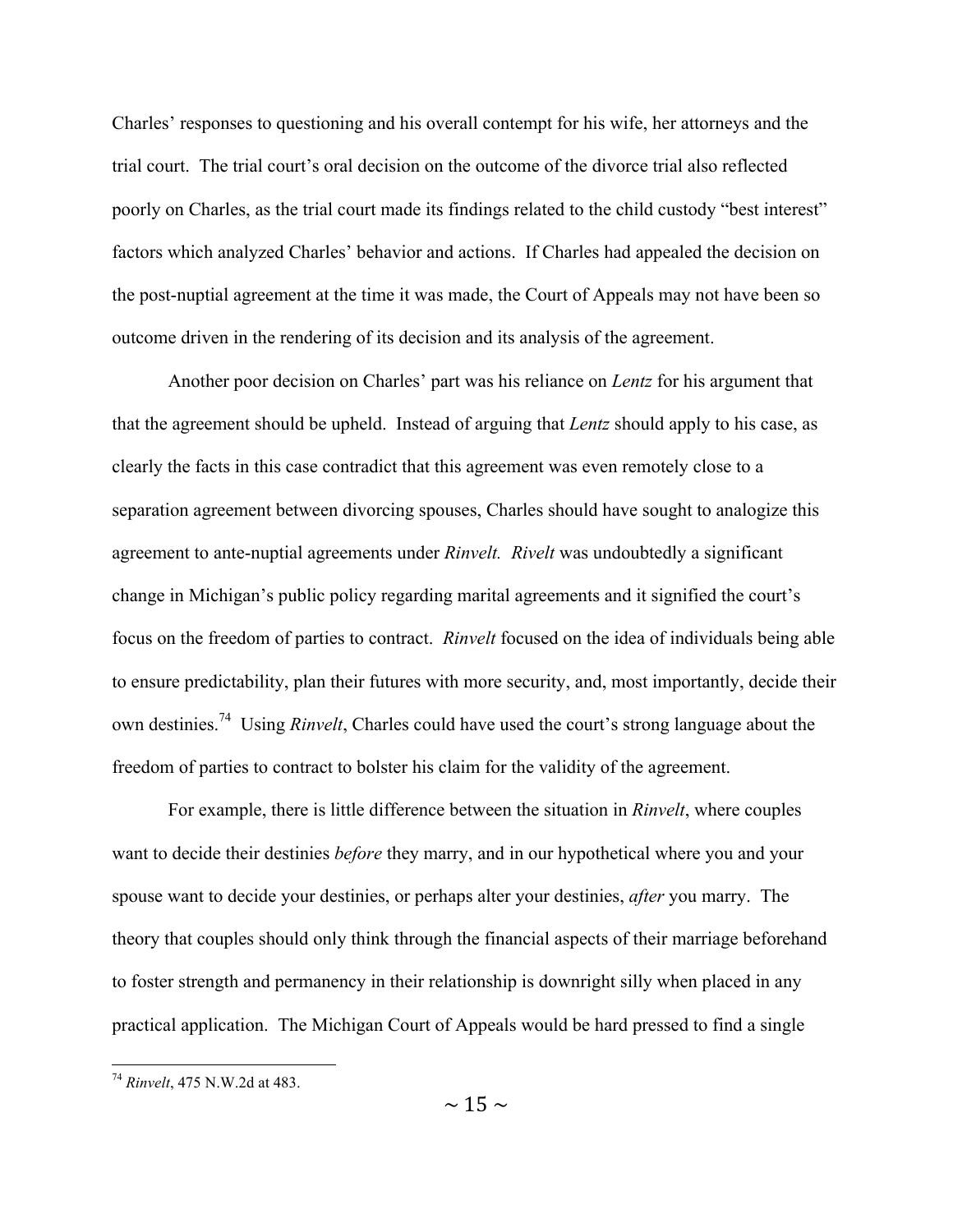married couple that does not think through the financial aspects of their marriage on a regular basis, often having to change and alter the plans that they may have originally conceived at the marriage's outset due to the natural life changes that occur throughout the parties' lives.

In hindsight, Charles' failure to file the interlocutory appeal, and the failure to argue for the application of *Rinvelt* instead of *Lentz*, may have led to the Court of Appeals' finding that married couples are not free to enter into agreements that anticipate and encourage future separation or divorce. In support of its holding in *Wright*, the Court of Appeals cited case law from 1923 and 1877.75 Due to *Rinvelt*, this case law was outdated and arguably obsolete. The obviousness of the court's desire to ensure an equitable result in this case has led to a situation where bad facts appear to have made bad law. However, the Court of Appeals could have reached its desired outcome through the application of the standards set forth in *Rinvelt* and its progeny of cases, as opposed to pigeonholing non-separation, post-nuptial agreements as the only form of marital agreement not recognized as valid by any means under Michigan law.

#### BASIC CONTRACT PRINCIPLES AND APPLICATION OF THE *RINVELT* TEST

With *Rinvelt* and subsequent case law on ante-nuptial agreements, Michigan courts developed a three factor test to be used in conjunction with basic contract principles, to determine the enforceability of ante-nuptial agreements.<sup>76</sup> These three factors are: (1) whether the agreement was obtained through fraud, duress, mistake or misrepresentation, or through nondisclosure of a material fact; (2) whether the agreement was unconscionable when it was executed; or (3) whether the facts and circumstances since the agreement was executed are so

 <sup>75</sup> *Wright*, 279 Mich App at 297 ("Under Michigan law, a couple that is maintaining a marital relationship may not enter into an enforceable contract that anticipates, and encourages a future separation or divorce." *Day v Chamberlain*, 193 N.W. 824 (Mich. 1923); "Articles calculated to favor a separation which has not yet taken place will not be supported." *Randall v Randall*, 37 Mich 563, 571 (Mich. 1877)). <sup>76</sup> *Rinvelt*, 475 N.W.2d at 482.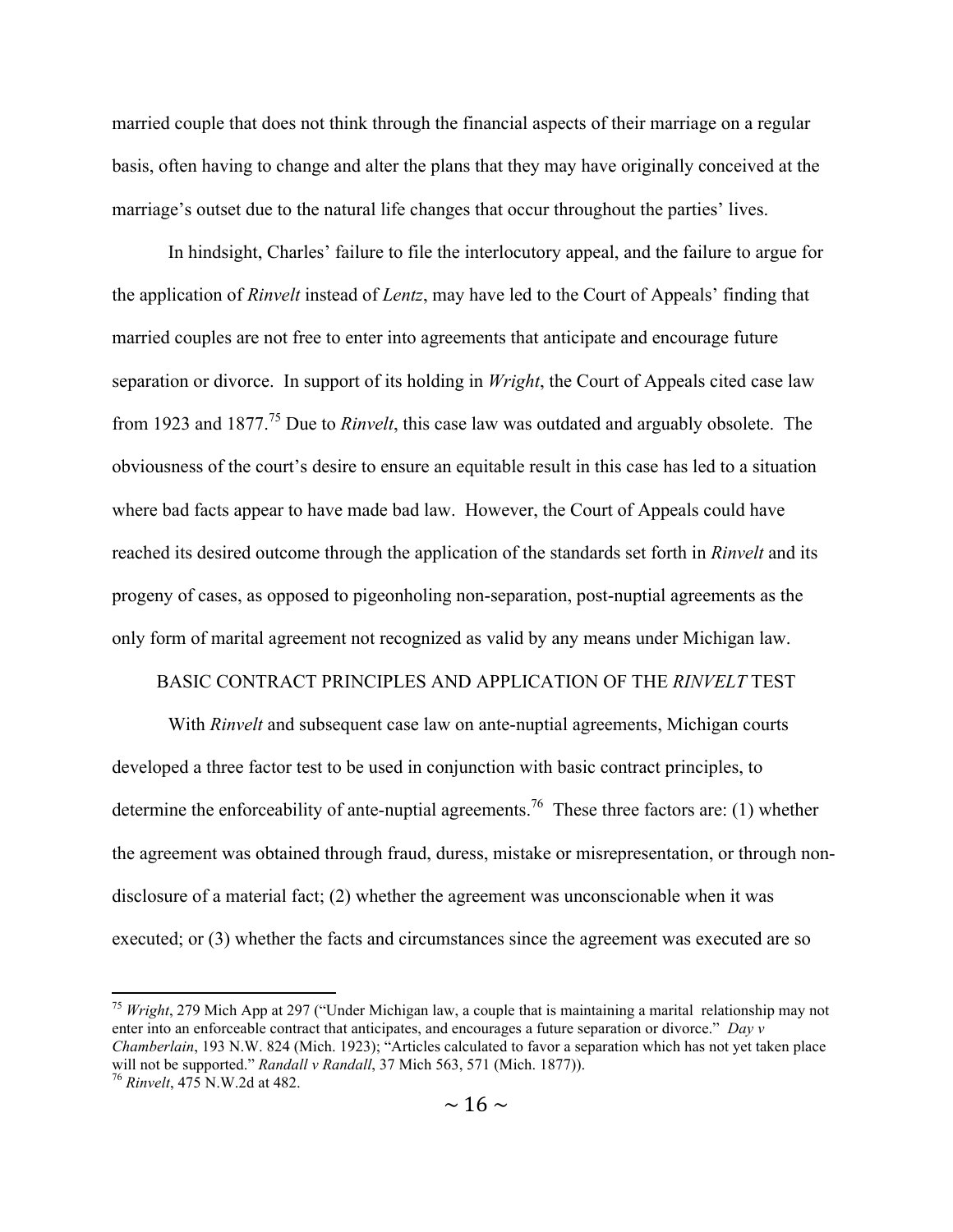changed that its enforcement would be unfair and unreasonable.<sup>77</sup> This last prong is better described as the foreseeability of the agreement.<sup>78</sup> Using this analysis, the Court of Appeals could have reached its desired outcome of invalidating the agreement; however, it would not have had to create a bright line rule that does not fit well within the context of modern marriages. Basic Principles of Contract Construction

First, the court could have used basic principles of contract construction as a reason for setting aside the agreement. In Michigan, the general principles surrounding contract formation are competent parties, proper subject matter, legal consideration, mutuality of agreement, mutuality of obligation, and offer and acceptance.<sup>79</sup> While legal consideration is an essential element in a contract claim, $80$  the law will generally not inquire into the adequacy of consideration so long as the consideration is otherwise valid to support the promise.<sup>81</sup> In other words, so long as the requirement of a bargained-for benefit or detriment is satisfied, the fact that the relative value or worth of the exchange is unequal is irrelevant.<sup>82</sup> Therefore, anything which fulfills the requirement of consideration will support a promise, regardless of the comparative value of the consideration and of the thing promised.<sup>83</sup> In ante-nuptial or pre-nuptial agreements, the marriage alone is sufficient consideration for the agreement, and it need not be recited in the

<sup>77</sup> *Id.* <sup>78</sup> *See Kuziemko v Kuziemko,* No. 212377, 2001 Mich. App. LEXIS 278*,* (Mich. Ct. App. Dec. 4, 2001); *See, also*, *Gant v Gant,* 329 SE2d 106 (W Va 1985) ("The concept of fairness as it pertains to the enforcement of contract agreements has been equated to foreseeability"); for an excellent analysis of the foreseeability prong of the *Rinvelt*  test, see George F. Bearup, *Drafting Prenuptial Agreements in Light of Reed and Lentz*, *16th Annual Drafting Estate* 

<sup>&</sup>lt;sup>79</sup> Thomas v Leja, 468 N.W.2d 58 (Mich Ct. App. 1991).<br><sup>80</sup> Yerkovich v AAA, 610 N.W.2d 542 (Mich. 2000).<br><sup>81</sup> 3 WILLISTON, CONTRACTS § 7:21, 383-386 (4<sup>th</sup> ed.), see, also, *GMC v Dep't of Treasury*, 644 N.W.2d 734, 739 (Mich. 2002).<br><sup>82</sup> *Id.* 83 *Id.*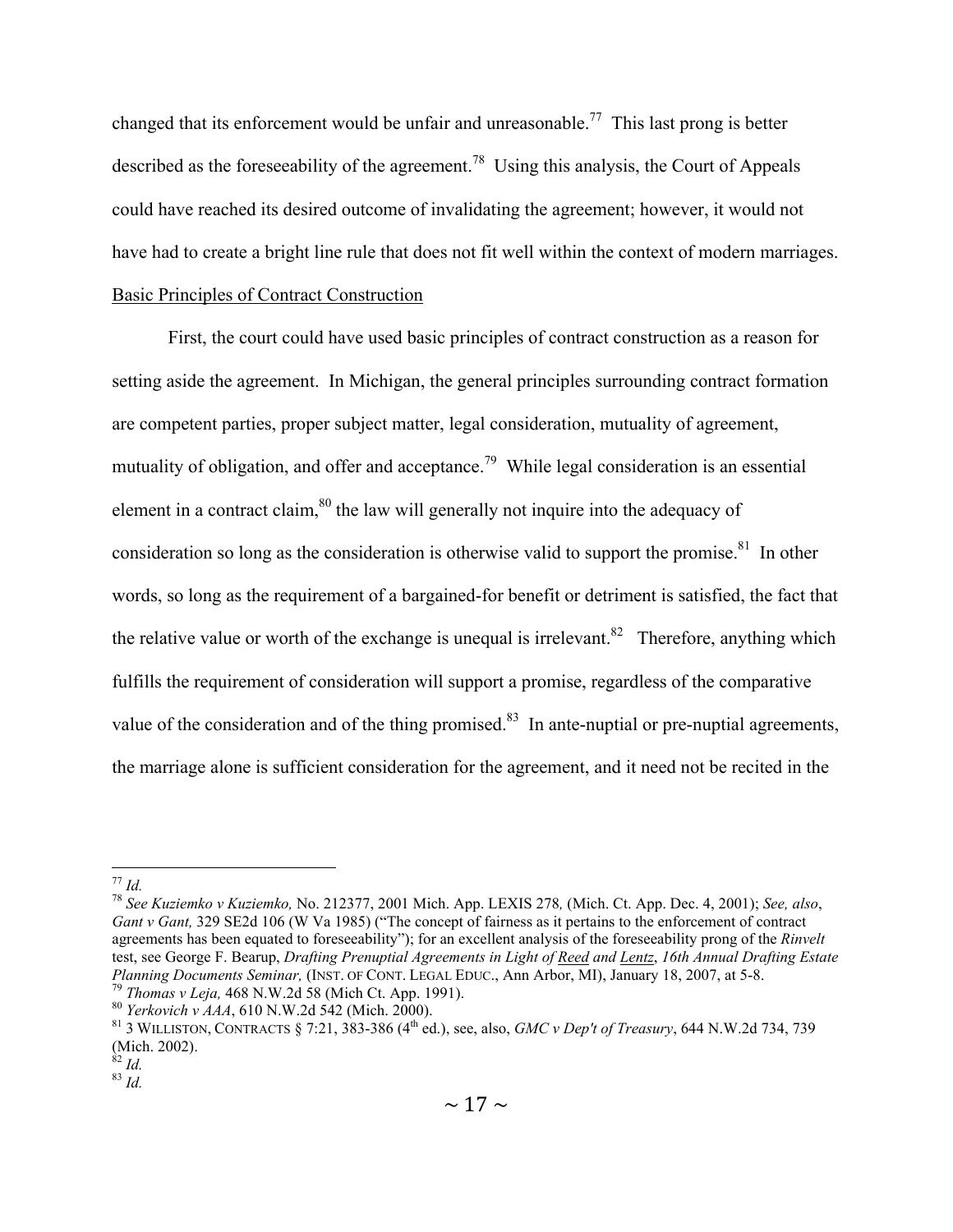agreement.<sup>84</sup> However, in post-nuptial agreements, something more is required as the marriage has already taken place.<sup>85</sup> It has long been held that "a release by a wife of an interest which was within her own option to release or not--as, for example, a right of dower--is a valuable consideration, which will support a post nuptial settlement, and therefore will suffice for any other purpose."86 For example, mutual promises of a husband and wife to release to each other all right in and control over the other's property are sufficient consideration for post-nuptial agreements.<sup>87</sup>

There is some argument that Monica and Charles' agreement lacked adequate consideration due to the fact that Charles did not relinquish any of his rights. The recitals of the *Wright* post-nuptial agreement simply state that the agreement is "in consideration of the mutual promises in this agreement."88 In terms of releasing rights to separate property, the agreement stated that each party would retain control and ownership over the property listed in the attached exhibits, "without any claim by the other party."<sup>89</sup> Due to the fact that the exhibits list only Charles' property, and state that Monica does not own any property, there is an argument that Charles failed to give any consideration because he did not release any rights as to Monica's property. However, Charles did release his right to Monica's estate in the event of her death.<sup>90</sup> Therefore, due to the fact that courts rarely want to question the adequacy of consideration, the lack of adequate consideration may not be a strong argument. In the context of a post-nuptial agreement, it appears that the fact that Monica willingly gave up her rights to Charles' property,

 <sup>84</sup> *See Richard v Detroit Trust Co,* 257 N.W. 725 (Mich. 1934); *In re Estate of Benker*, 331 N.W.2d 193 (Mich. 1982); *Kennett v McKay*, 57 N.W.2d 316 (Mich. 1953).<br><sup>85</sup> Rockwell v Estate of Rockwell, 180 N.W.2d 498 (Mich. Ct. App. 1970).<br><sup>86</sup> Farwell v Johnston, 34 Mich. 342, 344 (Mich. 1876).<br><sup>87</sup> Rockwell, 180 N.W.2d 498.<br><sup>88</sup>

Relief, *Wright* (No. 06-800-DM). <sup>89</sup> *Id.* <sup>90</sup> *Id.*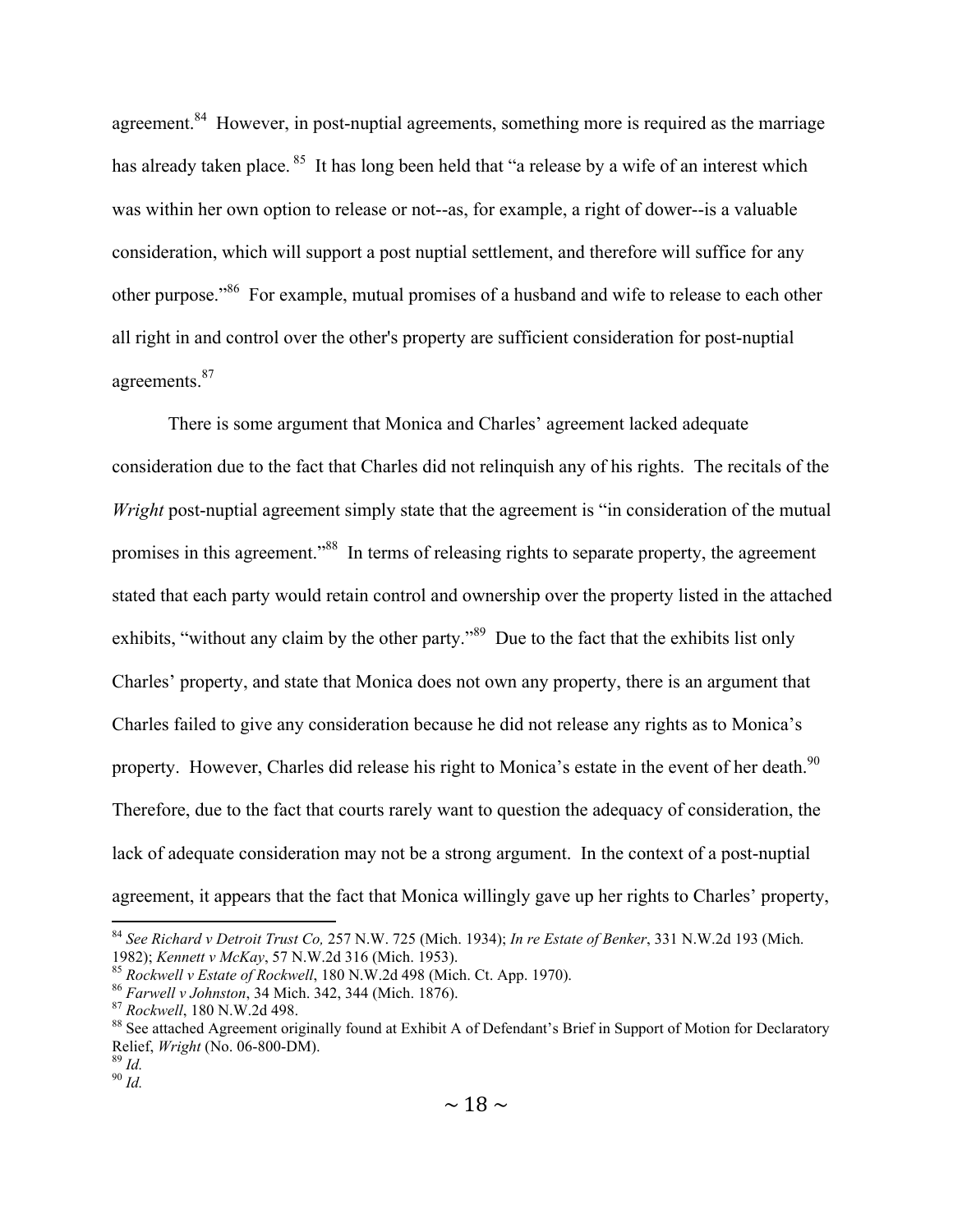and Charles in turn willingly released his interest in Monica's estate, that a necessary, albeit minimal, amount of consideration was in fact present.

A better argument under theories of contract construction appears to lie in the lack of mutuality of agreement. When construing a contract, the first goal of a court is to determine, and then enforce, the parties' intent based on the plain language of the agreement.<sup>91</sup> Where mutual assent, or a meeting of the minds on all the essential terms, does not exist, a contract does not exist.<sup>92</sup> In order to form a valid contract, there also must be a meeting of the minds on all the material facts.<sup>93</sup> A meeting of the minds is judged by an objective standard, looking to the express words of the parties and their visible acts, not their subjective states of mind.<sup>94</sup>

In the *Wright* agreement, it does not appear that there was a meeting of the minds regarding the purpose or intent of the agreement. Monica's actions clearly indicate that she thought that she was saving her marriage by signing the agreement.<sup>95</sup> To the contrary, Charles argued in his appellate brief that he believed that a separation or divorce was imminent, and therefore, his intent was that this agreement was in fact a separation agreement under *Lentz*. 96 The parties' disparate interpretations of agreement's purpose are essential to the intent of the parties in its formation. This disparity could have been considered a "material fact" or an "essential term" surrounding the formation of the agreement, and the court could have used this disparity as a means to invalidate the agreement.

<sup>&</sup>lt;sup>91</sup> *Harbor Park Market, Inc v Gronda*, 743 N.W.2d 585 (Mich. Ct. App. 2007).<br><sup>92</sup> *Quality Prods & Concepts Co v Nagel Precision, Inc, 666 N.W.2d 251, 258 (2003); <i>Burkhardt v Bailey, 680* N.W.2d 453, 463 (Mich. Ct. App.

<sup>&</sup>lt;sup>93</sup> Kamalnath v Mercy Mem Hosp Corp., 487 N.W.2d 499, 503 (Mich. Ct. App. 1992).<br><sup>94</sup> Stanton v Dachille, 463 N.W.2d 479, 483 (Mich. Ct. App. 1990), citing Heritage Broadcasting Co v Wilson *Communications, Inc.* 428 N.W.2d 784, 787 (Mich. Ct. App. 1988).<br><sup>95</sup> Appellee's Brief in Response at 18-19, *Wright* (No. 281918).<br><sup>96</sup> Appellant's Brief on Appeal at 2, 8-9, *Wright* (No. 281918).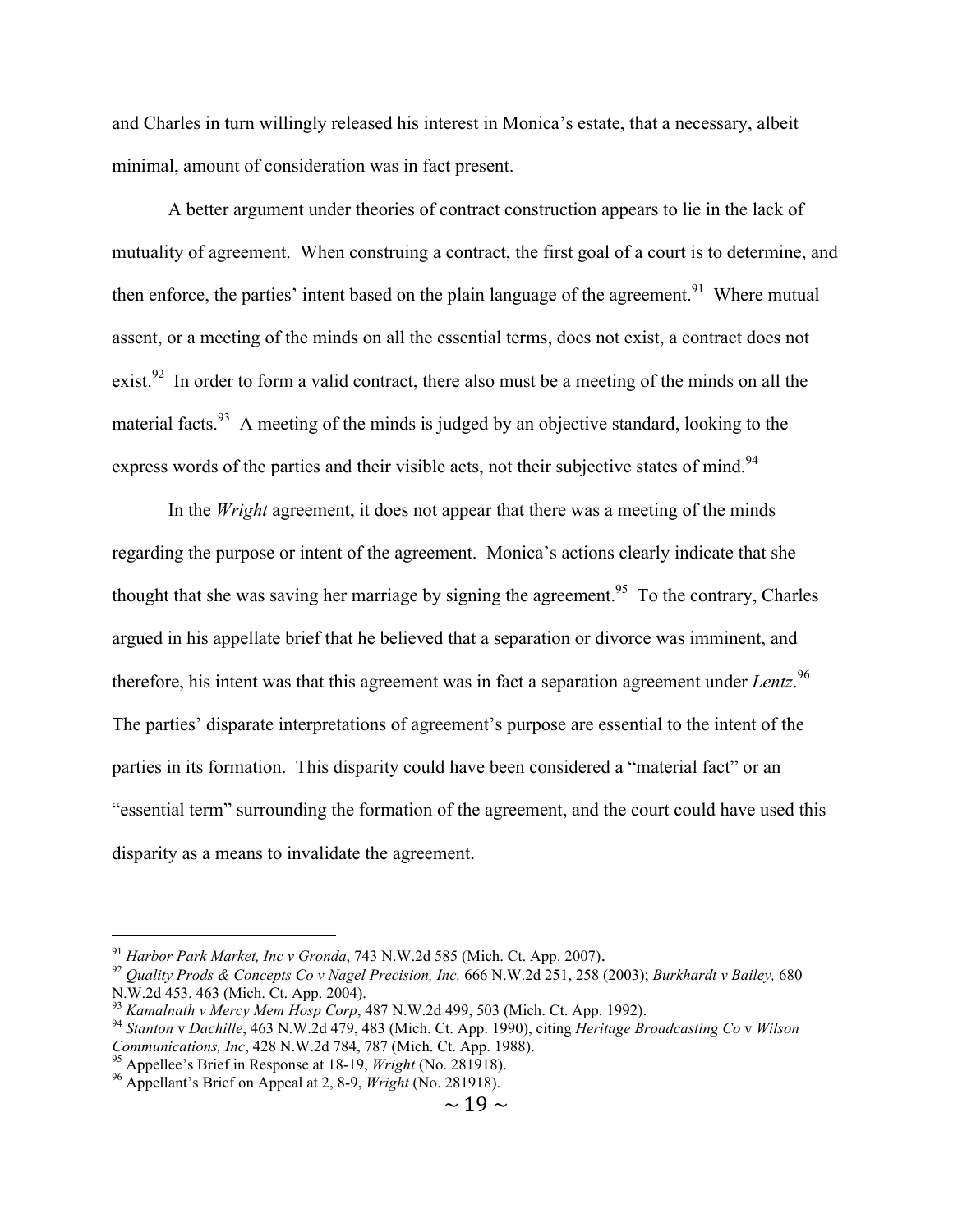#### The *Rinvelt* Analysis

While the Court of Appeals could have invalidated the agreement under the contract construction principles of lack of consideration and mutuality of agreement, a more appropriate approach would have been to apply the *Rinvelt* test. The *Rinvelt* factors were specifically developed because of the unique nature of the marriage relationship.<sup>97</sup> The test seeks to ensure that "weaker" parties are protected, and therefore imposes a higher burden on a party seeking to uphold the validity of the agreement in dispute.  $98$ 

First, the Court of Appeals could have used the first factor of fraud, duress, mistake, misrepresentation, or non-disclosure of a material fact as a reason for setting aside the agreement. Fraud exists when there has been 1) a material representation made; 2) the representation was false; 3) the individual who made the representation knew that it was false at the time it was made, or made it recklessly, without any knowledge of its truth and as a positive assertion; 4) the individual who made the representation made the representation with the intention that it should be acted upon by the other party; 5) the other party acted in reliance upon it; and 6) the other party thereby suffered injury.<sup>99</sup>

The parties obviously had different intents in signing the agreement. Monica testified that she felt that the only way to preserve her marriage was to sign the agreement, because Charles had told her that he would divorce her if she didn't.<sup>100</sup> Charles admits that he told Monica that he would divorce her if she didn't sign the agreement, and also told her that they

<sup>&</sup>lt;sup>97</sup> *See Rinvelt*, 475 N.W.2d at 482.<br><sup>98</sup> *Id.* 99 *See Cooper v Auto Club Ins. Ass'n*, 751 N.W.2d 443 (Mich. 2008); *Hi-Way Motor Co v Int'l Harvester Co*, 247 N.W.2d 813 (Mich. 1976), *Candler v Heigho*, 175 N.W. 141 (

<sup>&</sup>lt;sup>100</sup> Appellant's Brief on Appeal at Exhibit 3, pgs. 24-29, *Wright* (No. 281918).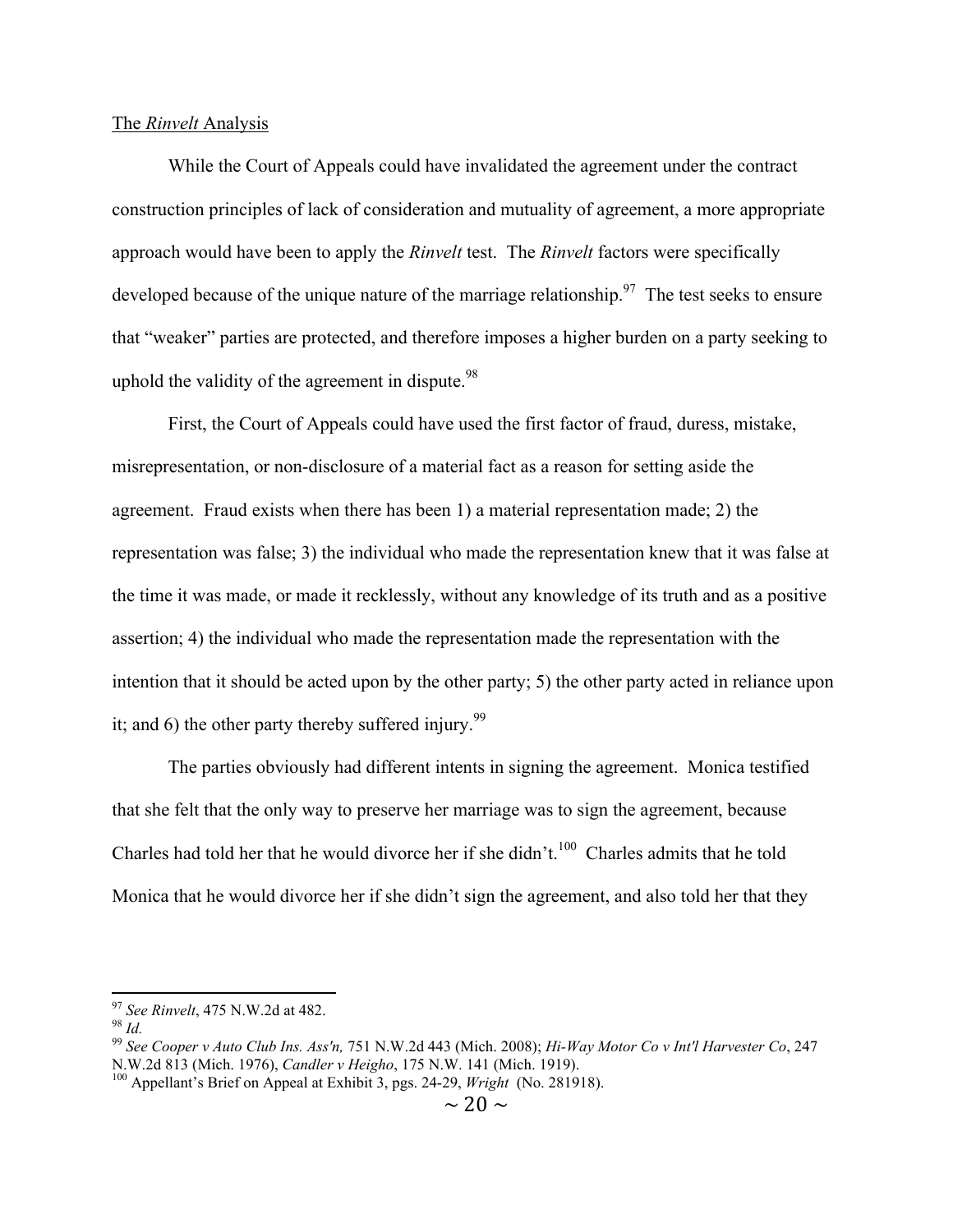could "start anew," have a "fresh start," and a "clean slate."<sup>101</sup> However, this runs contrary to his argument that the parties were contemplating divorce and divorce was the purpose of the agreement.<sup>102</sup> The Court of Appeals highlighted this discrepancy when it mentioned that Charles "filed for divorce roughly eight months after defendant signed the agreement."103 Charles' representation to Monica about the preservation of the marriage was either false when he made it, or was made recklessly, with Charles not realizing that the agreement put him "in a much more favorable position to abandon the marriage."<sup>104</sup> Either way, Monica relied upon this representation to her detriment by signing the agreement, and, even if this does not rise to the level of fraud, it could easily rise to the level of misrepresentation or mistake, both of which could null the agreement under the *Rinvelt* standard.

There is also an argument that Charles failed to disclose material facts, and the Court of Appeals could have used this as a basis for rendering the agreement unenforceable under *Rinvelt*. The agreement contained no information about the value of any of the assets and liabilities listed in the exhibits.<sup>105</sup> The agreement also failed to mention facts about the parties such as their individual incomes, education levels, and their mental and physical health.<sup>106</sup> While *Reed* and *Lentz* have both inferred that a full, detailed accounting of marital financial information is not

<sup>&</sup>lt;sup>101</sup> Appellant's Brief on Appeal at 1-2, *Wright* (No. 281918).<br><sup>102</sup> *Compare* Appellant's Brief on Appeal at 2, 8-9, *Wright* (No. 281918) (Charles argues that Monica asked for a divorce and the parties separated during the marriage) *with* Appellant's Brief on Appeal at 1, 9 *Wright* (No. 281918) (Charles states that he told Monica she would be forgiven if she signed the agreement and they could have a "clean slate" and "start anew") *and* Defendant's Brief in Support of Motion for Declaratory Relief at 14, *Wright* (No. 06- 800-DM) (quoting Charles' testimony from his deposition as to the fact that the post nuptial agreement was entered into in order to correct Monica's behavior, not as a separation agreement).<br>
<sup>103</sup> *Wright*, 279 Mich. App. at 294-95.<br>
<sup>104</sup> *Id.* at 297.<br>
<sup>105</sup> See attached Agreement, originally found at Exhibit A of Defendant's Brief

Relief, *Wright* (No. 06-800-DM). <sup>106</sup> *Id.*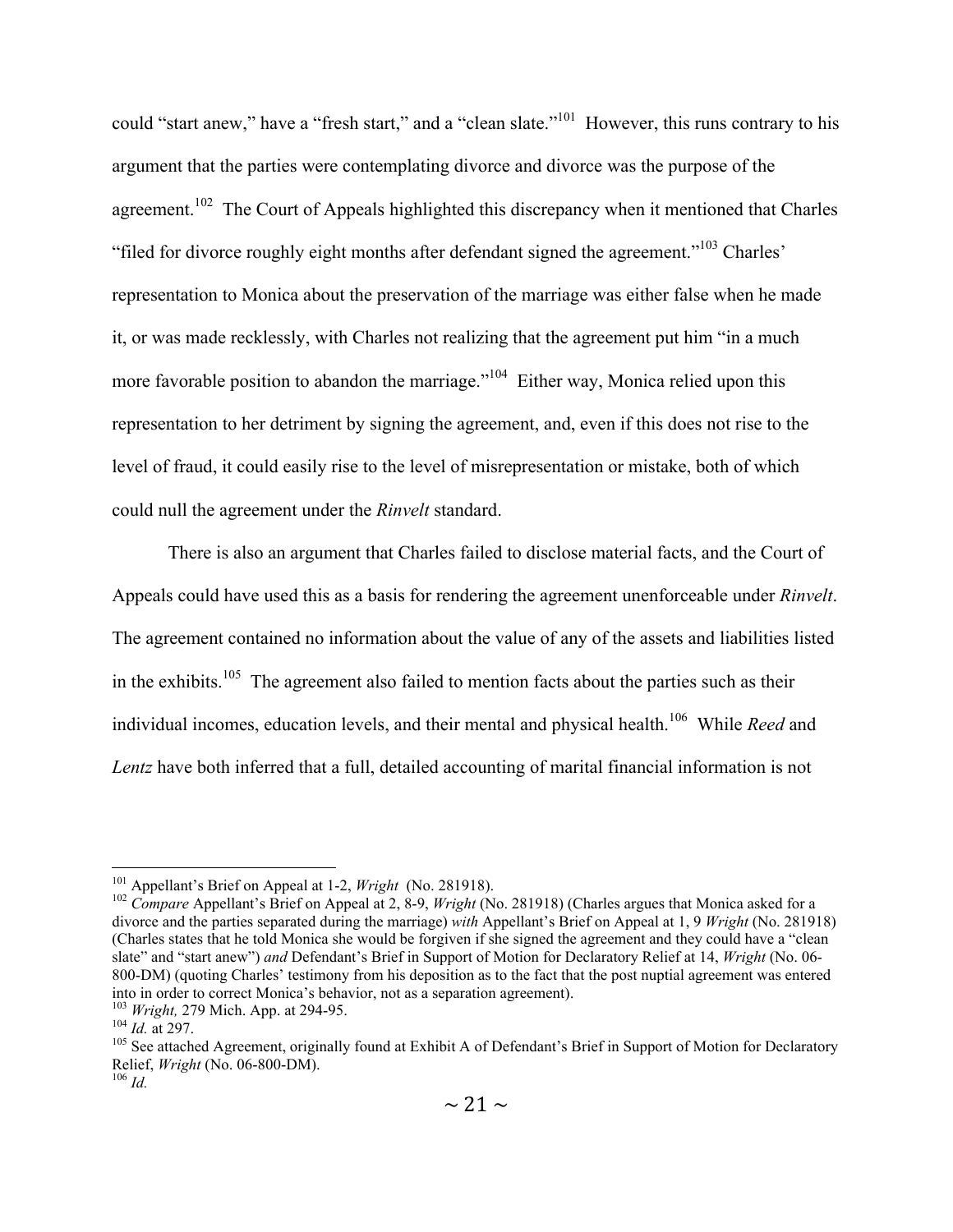required to have a valid ante-nuptial agreement, $107$  in this case, Monica testified that she had absolutely no knowledge of the marital finances, or of Charles' income and assets from his private investigation business.<sup>108</sup> Charles also testified that he had the financial information sent to a P.O. Box as opposed to the marital home, and that he destroyed the documents after receiving them. $109$ 

The second prong of the *Rinvelt* test, which asks the court to determine if the agreement was unconscionable, probably offers the best means by which the Court of Appeals could have invalidated the agreement, without making a blanket statement that invalidated all nonseparation, post-nuptial agreements contemplating divorce. A conclusory statement that an antenuptial agreement is unconscionable without further development of facts or an explanation of circumstances surrounding its execution will not constitute a basis upon which to set aside the validity of an ante-nuptial agreement, and instead there must be sufficient facts to demonstrate unconscionability.<sup>110</sup> An interesting discussion on the finding of unconscionability in a marital agreement context is the unpublished case of *Corning v Corning*. <sup>111</sup> In its discussion with regard to unconscionability in *Corning*, the Michigan Court of Appeals noted that the examination of a contract or a specific provision for unconscionability involves both a procedural and a substantive inquiry and both procedural and substantive unconscionability must be present for the agreement to be set aside. $112$ 

Procedural unconscionability deals with the real and voluntary meeting of minds of the parties when the contract was executed; it considers factors such as: (i) relative bargaining

<sup>&</sup>lt;sup>107</sup> See Lentz, 721 N.W.2d at 866, n4, citing *Reed v Reed*, 693 N.W.2d 825 (Mich. Ct. App. 2005).<br><sup>108</sup> Defendant's Brief in Support of Motion for Declaratory Relief at 11-12, *Wright* (No. 06-800-DM).<br><sup>109</sup> Id.<br><sup>110</sup> B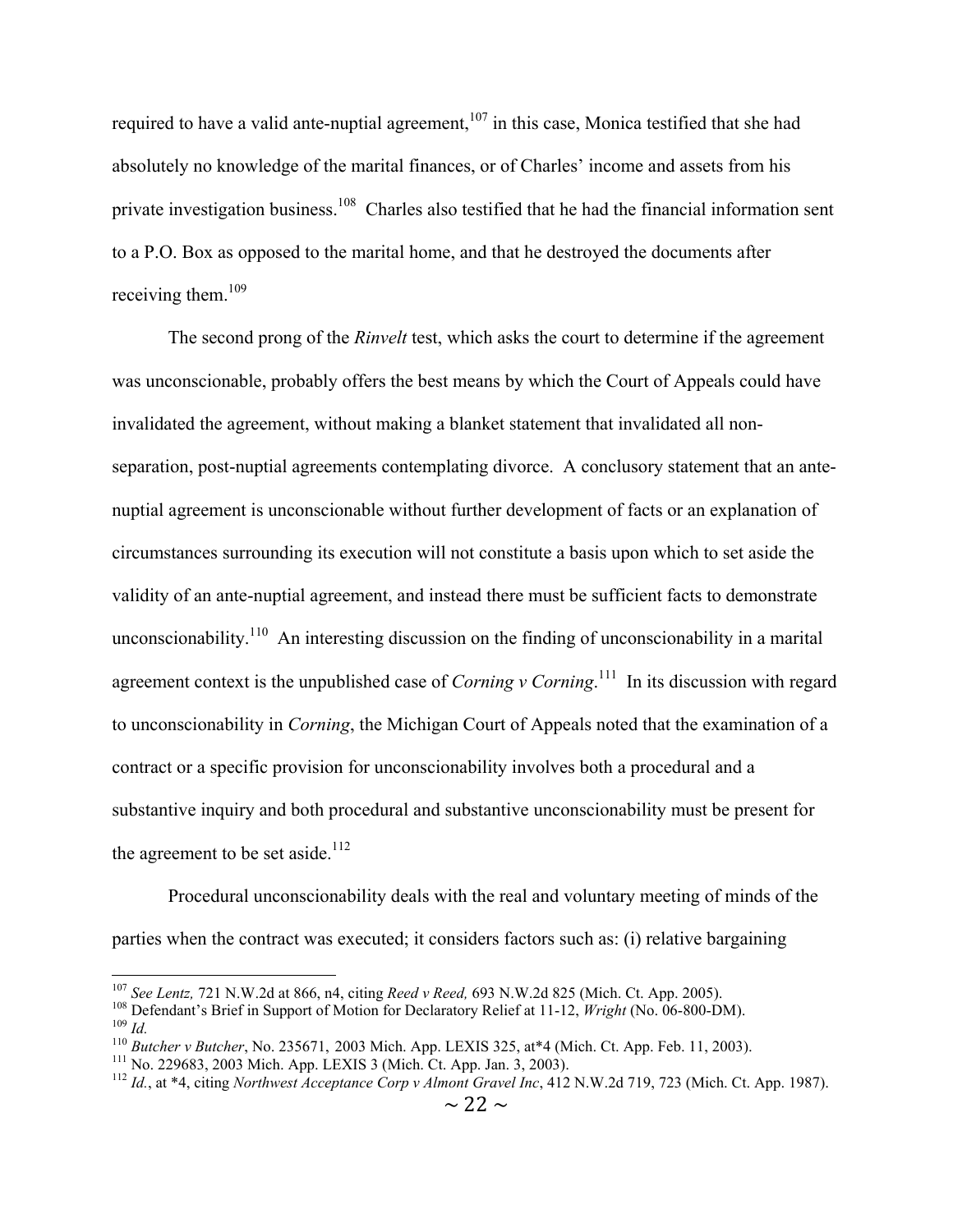power; (ii) age; (iii) education; (iv) intelligence; (v) business saavy and experience; (vi) the drafter of the contract; and (vii) whether the terms were explained to the weaker party.<sup>113</sup> The focus of substantive unconscionability is solely upon whether the contract or disputed term is reasonable or "fair."114 In this case, the agreement in *Wright* fails both tests.

First, there was no "meeting of the minds" in this case as the parties had differing intents in the formation of the agreement. Also, there was a distinct difference between Monica and Charles in bargaining power, age, education, and business saavy. Monica was a high school drop-out with a GED and a few community college course credits. She was ten years younger than Charles, and had considerably less experience dealing with business matters, as she had been an unwed teenage mother working for minimum wage when she entered into her relationship with Charles. There was ample testimony that Charles was in charge of the family finances and made the majority of the decisions. Charles had an MBA, a career in the state department of corrections, was ten years older and had been married previously. Also, Charles sought out the attorney to draft the agreement. The record contained more than enough evidence to show procedural unconscionability.

The substantive unconscionability of the agreement is also clear. Substantive unconscionability allows the inherent unfairness of the agreement to be used as a reason to invalidate it. In estimating the value of the marital estate, Monica's attorneys determined the estate to be worth approximately  $$400,000.00$  at the time of the execution of the agreement.<sup>115</sup> Of this, the value of the property Monica was to receive under the agreement was about \$10,000.00; in addition, Monica waived any right to petition for spousal support. Therefore,

 <sup>113</sup> *Corning,* 2003 Mich. App. LEXIS 3, at \*4, citing *Johnson v Mobil Oil Corporation*, 415 F.Supp. 264, 266-267 (E.D. Mich. 1976). <sup>114</sup> *See Corning,* 2003 Mich. App. LEXIS 3. 115 Defendant's Brief in Support of Motion for Declaratory Relief at 2-5, *Wright* (No. 06-800-DM).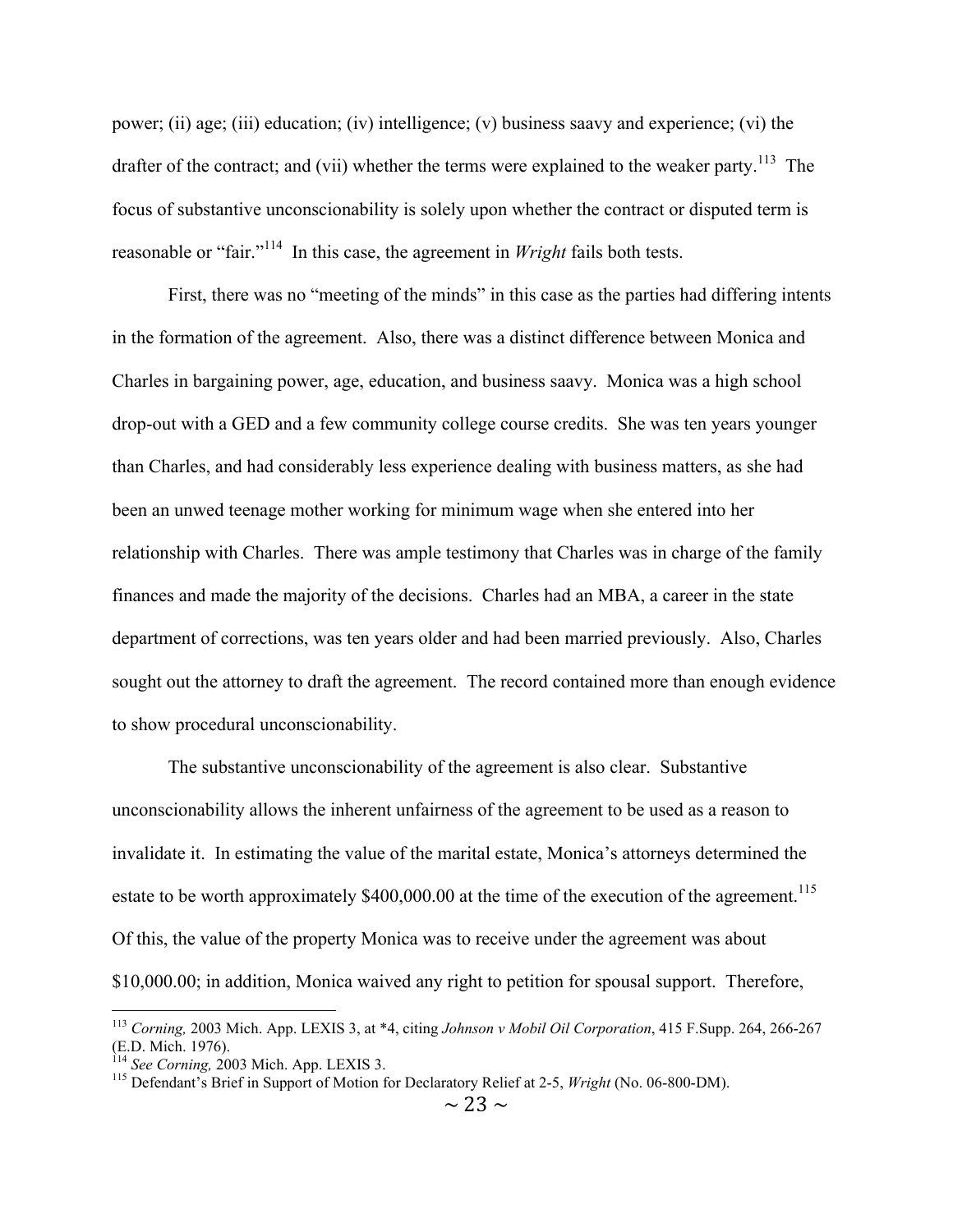coupled with the procedural unconscionability mentioned above, the agreement was inherently unreasonable and unfair and was thereby substantively unconscionable as well.

While the third prong of the *Rinvelt* test is inapplicable in this situation, using the first two *Rinvelt* factors, the *Wright* agreement could have easily been invalidated. *Rinvelt* adopted these factors in order to protect spouses from exactly the kind of behavior demonstrated by Charles Wright. The Court of Appeals should not have been afraid of invalidating an agreement according to these principles when presented with a situation that so clearly falls within those principles' parameters. While perhaps worried about creating a precedent that would make it easier to invalidate future agreements<sup>116</sup>, the Court of Appeals was misdirected in choosing a public policy basis for its decision in *Wright*.

# THE MICHIGAN COURT OF APPEALS INVALIDATES THE *WRIGHT* AGREEMENT ON PUBLIC POLICY GROUNDS

*Rinvelt* upholds certain aspects of the prior public policy regarding marital agreements that the court could have used to invalidate the agreement in *Wright*. First, *Rinvelt* upheld the idea that marital agreements "are not enforceable if they provide for, facilitate, or tend to induce a separation or divorce."<sup>117</sup> Also, "the agreement must be fair, equitable, and reasonable under the circumstances, and must be entered into voluntarily, with full disclosure, and with the rights of each party and the extent of the waiver of such rights understood."<sup>118</sup> In its decision, the Michigan Court of Appeals appeared to use that idea of fairness for its reasoning that Monica and Charles' agreement was void as against public policy. The court stated that the "contract plainly had, as one of its primary goals, defendant's total divestment of all marital property in the

 <sup>116</sup> The majority of all ante-nuptial agreements presented to the Court of Appeals in post-*Rinvelt* cases have been upheld.<br><sup>117</sup> Rinvelt, 475 N.W.2d at 481, citing *In re Muxlow Estate*, 116 N.W.2d 43 (Mich. 1962).

<sup>&</sup>lt;sup>118</sup> Rinvelt, 475 N.W.2d at 481, citing In re Benker Estate, 331 N.W.2d 193 (Mich. 1982); See also In re Halmaghi *Estate*, 457 N.W.2d 356 (Mich. Ct. App. 1990).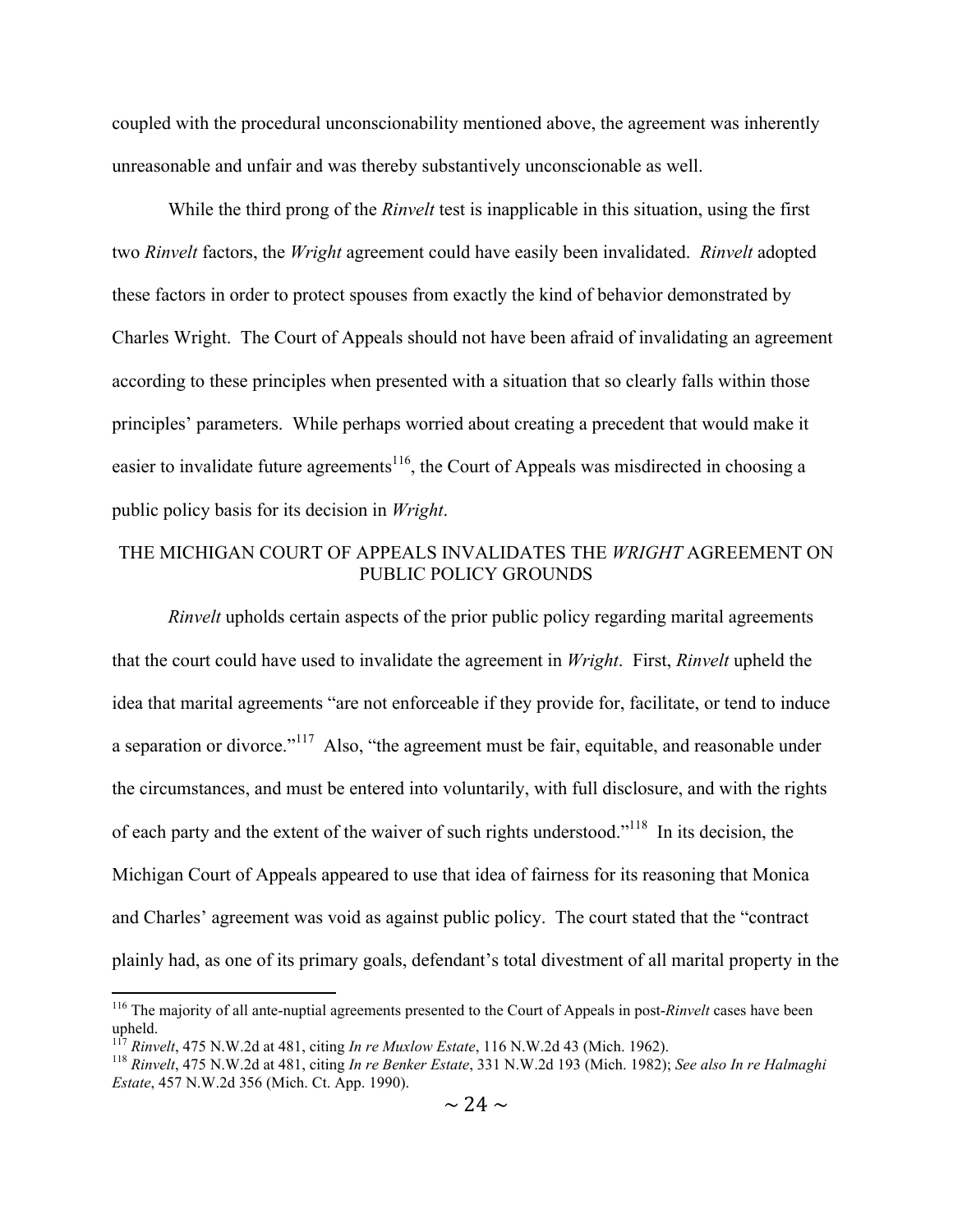event of a divorce."<sup>119</sup> The court cited *Randall v Randall*<sup>120</sup>, an 1877 case, which held that "[i]t is not the policy of the law to encourage such separations, or to favor them by supporting such arrangement as are calculated to bring them about. It has accordingly been decided that articles calculated to favor a separation which gas not yet taken place will not be supported."<sup>121</sup> The problem with the court's analysis is that it did not stop there. Had it, the court would not have simply added an additional factor to the *Rinvelt* analysis, that being whether or not the agreement encouraged a separation.

The problem with the *Wright* analysis is that the court also cited *Day v Chamberlain*,<sup>122</sup> a 1923 case, which held that a couple maintaining a marital relationship may not enter into an enforceable contract that *anticipates* or *contemplates* a future separation or divorce.<sup>123</sup> With the inclusion of the *Day* analysis in its holding, the *Wright* decision essentially voids any agreement that would be enforceable under *Rinvelt*, but due to the fact that the agreement was entered into after the marriage had taken place, is now unenforceable. *Wright* thus creates an anomalous category among marital agreements where post-nuptial agreements formed during an intact marriage in contemplation of future divorce are the only form of marital agreement not recognized as valid in Michigan. This anomaly appears to be unique to Michigan, as many other jurisdictions recognize post-nuptial agreements and will uphold them under the same analysis that the jurisdiction applies to ante-nuptial agreements.

<sup>&</sup>lt;sup>119</sup> Wright, 279 Mich. App. at 297.<br><sup>120</sup> 37 Mich. 563 (Mich. 1877).<br><sup>121</sup> Wright, 279 Mich. App. at 297, citing *Randall*, 37 Mich. at 571.<br><sup>121</sup> 193 N.W. 824 (Mich. 1923).<br><sup>123</sup> Wright, 279 Mich. App. at 297, citing *D* holding in *Day* by stating that agreements that "anticipate and encourage" divorce or separation are void, the decision in *Day* was only concerned with agreements that anticipate or contemplate divorce; there was no real emphasis given to whether the agreement actually encourages divorce, see *Day*, 193 N.W. at 825.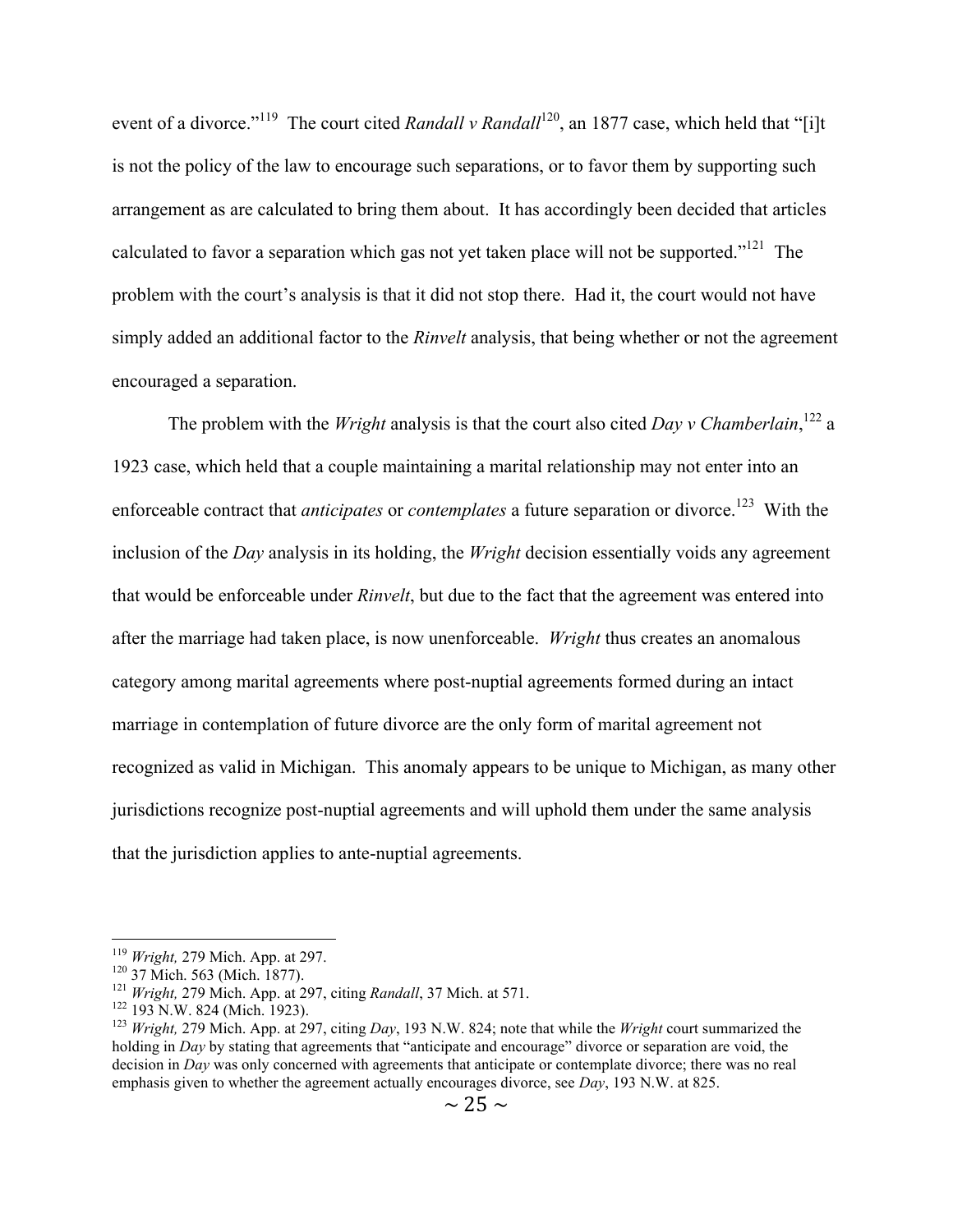## THE VALIDITY OF POST-NUPTIAL AGREEMENTS IN OTHER JURISDICTIONS

There are many other jurisdictions that will enforce post-nuptial agreements made in contemplation of divorce. Tennessee, for example, applies the same theory to post-nuptial agreements as Michigan does to ante-nuptial agreements, that being the idea that such agreements foster the marriage relationship as opposed to encouraging divorce and are actually favored by public policy.<sup>124</sup> Tennessee recognizes two different kinds of post-nuptial agreements.

First, Tennessee identifies "reconciliation" agreements as agreements made between spouses subsequent to a separation and reconciliation.<sup>125</sup> These agreements are recognized and will be enforced under "appropriate circumstances."<sup>126</sup> In general terms, reconciliation agreements in Tennessee are interpreted in a manner similar to the approach utilized by that state's courts in construing ante-nuptial agreements; that being general contract principles.<sup>127</sup> Reconciliation agreements are distinguishable in the fact that a reconciliation agreement is executed following a separation during a marriage and its purpose, "everything else being equal, is to bring the parties together."128 In analyzing reconciliation agreements, the courts will look to the reasonableness of the length of time between the signing of the agreement and the subsequent divorce; however this is not dispositive of the outcome whether or not the agreement will be upheld and enforced. $129$ 

 <sup>124</sup> *See Bratton v Bratton*, 136 S.W.3d 595, 599-600 (Tenn. 2004) citing *Hoyt v Hoyt*, 372 S.W.2d 300 (Tenn. 1963)

and *Minor v Minor*, 863 S.W.2d 51 (Tenn. Ct. App. 1993).<br><sup>125</sup> *See Hoyt*, 372 S.W.2d at 303-304; *see, also, Atkins*, 105 S.W.3d 591 (Tenn. Ct. App. 2002) and TENN. CODE ANN. § 36-3-501 (2001).

<sup>&</sup>lt;sup>126</sup> Atkins, 105 S.W.3d at 594, citing *Hoyt*, 372 S.W.2d at 301, 303-04.<br><sup>127</sup> Atkins, 105 S.W.3d at 594, citing *Minor*, 863 S.W.2d at 54.<br><sup>128</sup> Hoyt, 372 S.W.2d at 304.<br><sup>129</sup> In *Minor*, 863 S.W.2d at 55, where a reco performance, the Tennessee Supreme Court held that such an agreement is effective only for a reasonable period of time under the circumstances. *Cf. Boone v. Boone*, No. 02 A01-9507-CH-00144, 1997 Tenn. App. LEXIS 215, at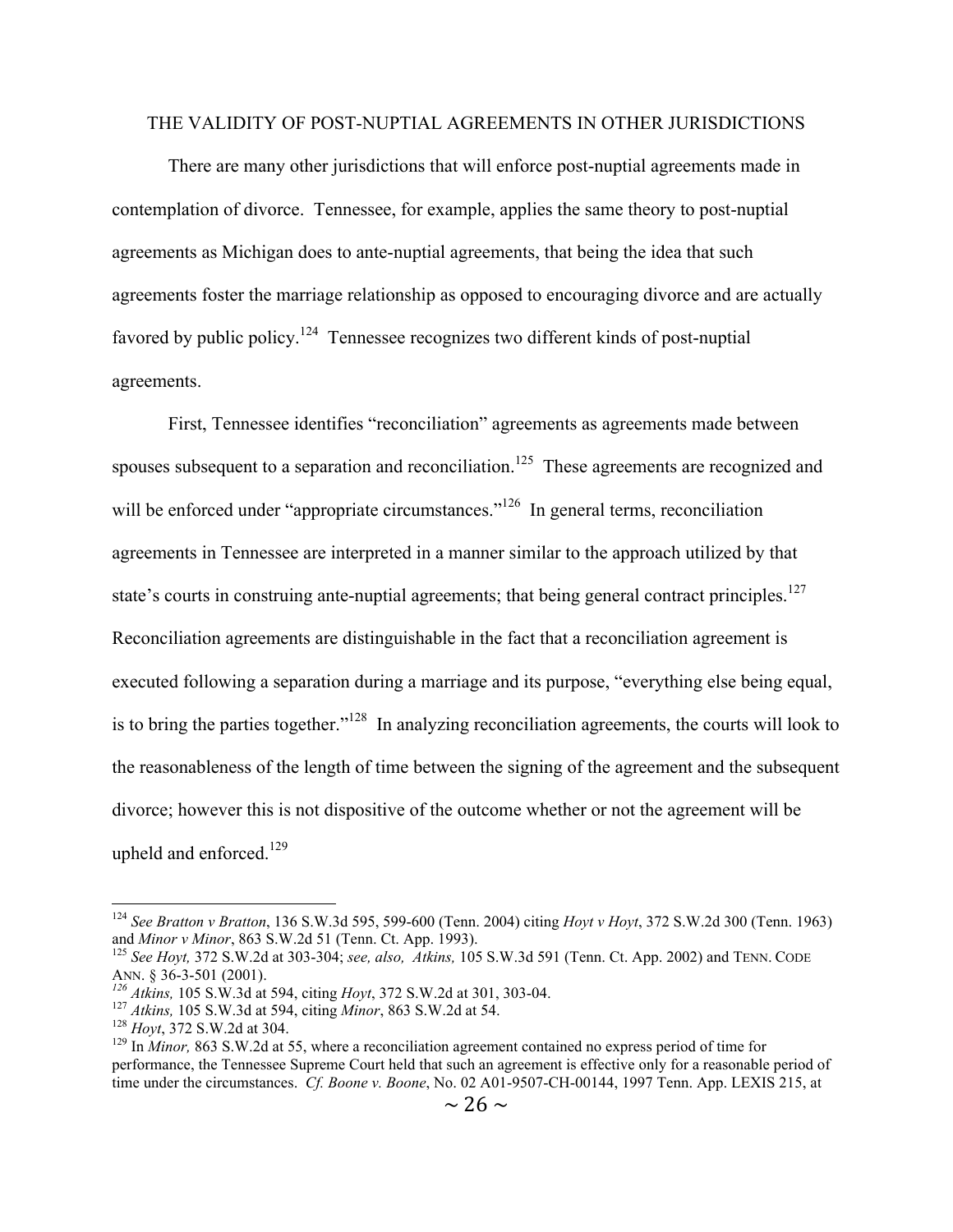Secondly, Tennessee also recognizes post-nuptial agreements like the one put forth in our hypothetical, where no separation has taken place prior to the signing of the agreement; these agreements differ from reconciliation agreements in that they are entered into before marital problems arise.<sup>130</sup> In *Bratton v Bratton<sup>131</sup>*, the Tennessee Supreme Court analyzed such an agreement and upheld its validity stating that "spouses may divide their property presently and prospectively by a postnuptial agreement, even without it being incident to a contemplated separation or divorce, provided that the agreement is free from fraud, coercion or undue influence, that the parties acted with full knowledge of the property involved and their rights herein, and that the settlement was fair and equitable.<sup>"132</sup> The *Bratton* court went on to find that "marital partners may validly contract to divide property or set support in the event of a divorce by postnuptial agreement, even without it being incident to a contemplated separation or divorce."<sup>133</sup> The *Bratton* court's reasoning was strikingly simple in its logic. If we let married couples contract away their property and rights as they see fit before they get married, after they reconcile, or when a divorce is pending or imminent, why should it be any different if the parties are happily married and wish to remain so. $134$ 

The *Bratton* court further reasoned that, because of the confidential relationship which exists between a husband and wife, postnuptial agreements are likewise subjected to close

 <sup>\*16-\*18 (</sup>Tenn. Ct. App. WS, filed Mar. 27, 1997) (construing an antenuptial agreement and finding it valid despite the passage of time and the *Minor* decision), *citing Perkinson v Perkinson,* 802 S.W.2d 600, 603 (Tenn. 1990) (construing an antenuptial agreement and stating that the length of the marriage is not relevant to the fairness of an antenuptial agreement and will not be a basis for setting it aside).<br><sup>130</sup> Bratton, 136 S.W.3d at 599.

<sup>131 136</sup> S.W.3d 595.<br>
<sup>132</sup> *Id.*; see, also 41 Am Jur 2d *Husband and Wife* §134 (1995).<br>
<sup>133</sup> *Bratton*, 136 S.W.3d at 600.<br>
<sup>134</sup> *Id*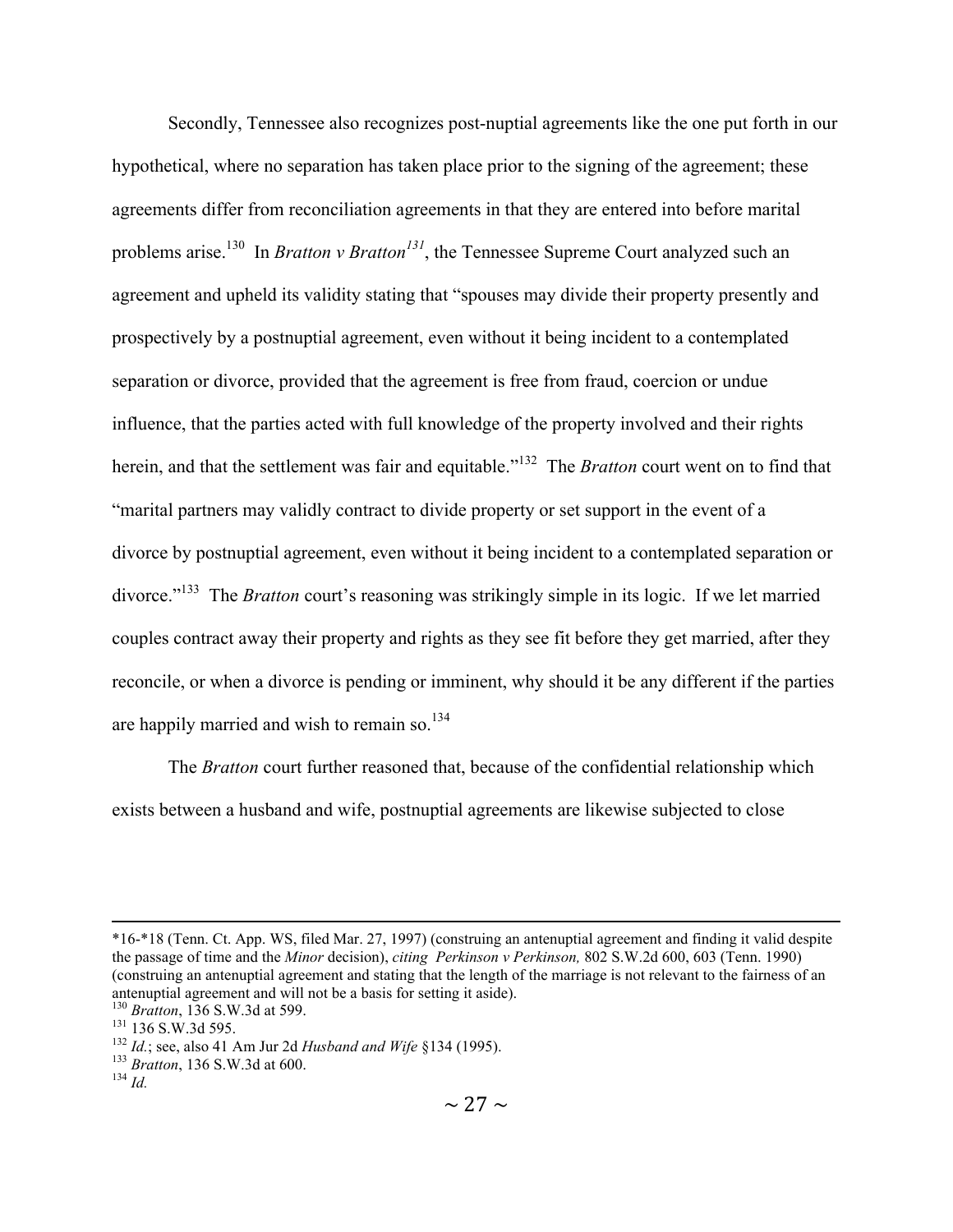scrutiny by the courts to ensure that they are fair and equitable.<sup>135</sup> It developed an analysis for these types of agreements that is very similar to the test applied to ante-nuptial agreements as set forth in *Rinvelt*. Comparing the overall approach of the two jurisdictions to marital agreements, Michigan's refusal to acknowledge post-nuptial agreements made during an intact marriage appears illogical next to Tennessee's application of uniform standards. Whether intentional or not, the Court of Appeals in *Wright* eliminated the ability of married couples to freely contract between themselves. Had it applied an analysis similar to the Tennessee Supreme Court's in *Bratton*, it could have reached its desired equitable result, without having to declare such an extreme position.

Florida also recognizes post-nuptial agreements and will enforce them in dissolution proceedings.<sup>136</sup> There are, however, two separate grounds by which either spouse may challenge such an agreement and have it vacated or modified; first, a spouse may set aside or modify an agreement by establishing that it was reached under fraud, deceit, duress, coercion, misrepresentation, or overreaching.137 This is similar to the first prong of the *Rinvelt* test in Michigan. As has been explored above, Monica and Charles' agreement had elements of all of these claims in its formation. The idea of overreaching, an element not specifically mentioned in the *Rinvelt* test, is particularly applicable to Monica and Charles' agreement, considering the extremely one-sided property settlement.

 <sup>135</sup> *Id.* at 601; See also, e.g., *Peirce v Peirce*, 994 P.2d 193 (Utah 2000); *In re Estate of Gab*, 364 N.W.2d 924 (S.D. 1985); *In re Estate of Harber*, 449 P.2d 7 (Ariz. 1969); *see, also*, 41 C.J.S. *Husband & Wife* § 87 (1991) ("Since a husband and wife do not deal at arm's length, a fiduciary duty of the highest degree is imposed in transactions between them.").<br><sup>136</sup> *See Casto v Casto*, 508 So.2d 330 (Fla. 1987).<br><sup>137</sup> *Id.*; see also *Masilotti v Masilotti*, 29 So.2d 872 (Fla. 1947) and *Del Vecchio v Del Vecchio*, 143 So.2d 17 (Fla.

<sup>1962)</sup> superseded on other grounds by FLA. STAT. § 732.702 (2008) as stated by *Critchlow v Williamson*, 450 So.2d 1153 (Fla. 1984).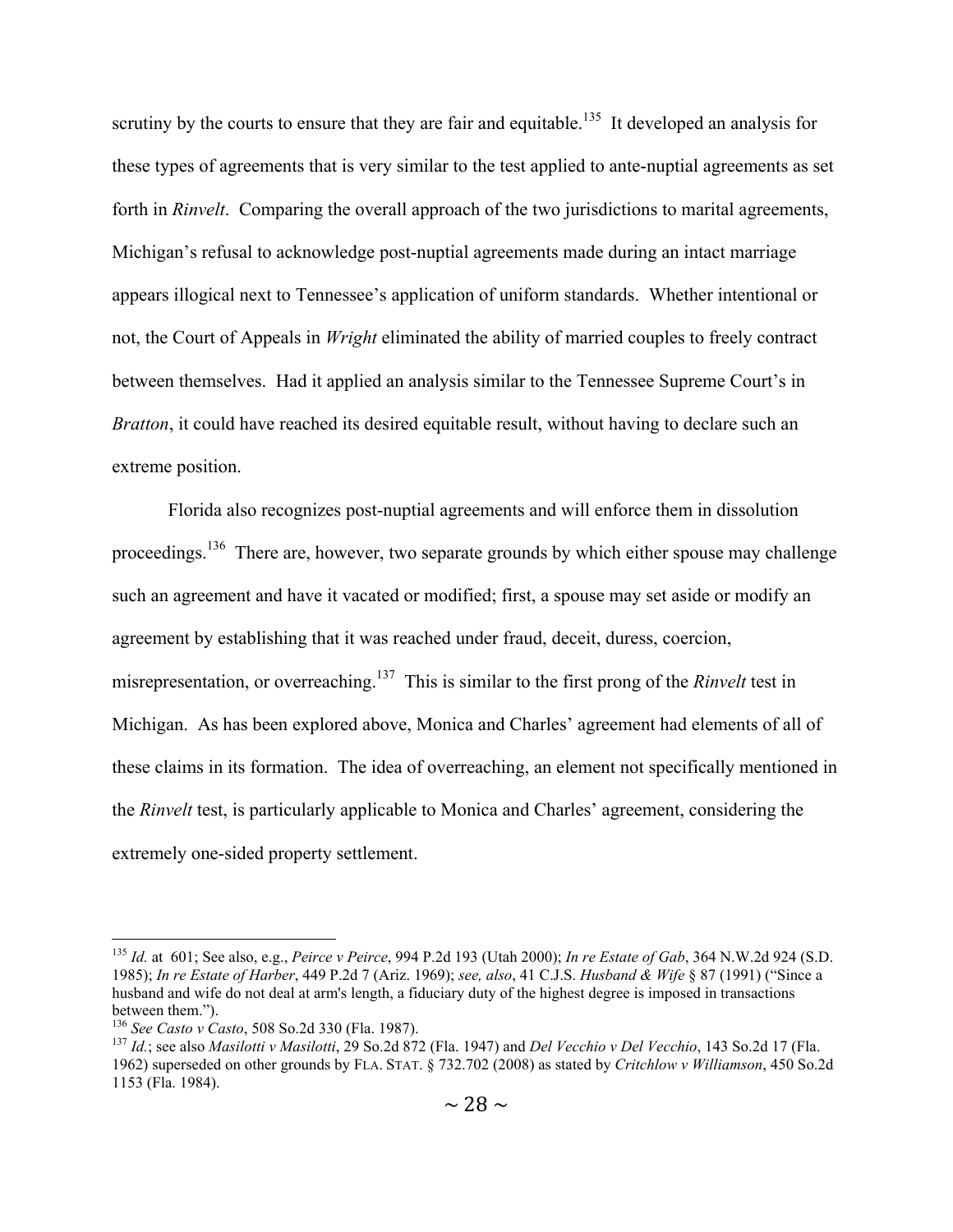The second ground to vacate a post-nuptial agreement under Florida law contains multiple elements.<sup>138</sup> Initially, the challenging spouse must establish that the agreement makes an unfair or unreasonable provision for that spouse, given the circumstances of the parties.<sup>139</sup> To establish that an agreement is unreasonable, the challenging spouse must present evidence of the parties' relative situations, including their respective ages, health, education, and financial status.<sup>140</sup> With this basic information, a trial court may determine that the agreement, on its face, does not adequately provide for the challenging spouse and, consequently, is unreasonable.<sup>141</sup> In making this determination, the trial court must find that the agreement is "disproportionate to the means" of the defending spouse.<sup>142</sup> This finding requires some evidence in the record to establish a defending spouse's financial means. Additional evidence other than the basic financial information may be necessary to establish the unreasonableness of the agreement.<sup>143</sup>

Once the claiming spouse establishes that the agreement is unreasonable, a presumption arises that there was either concealment by the defending spouse or a presumed lack of knowledge by the challenging spouse of the defending spouse's finances at the time the agreement was reached.<sup>144</sup> The burden then shifts to the defending spouse, who may rebut these presumptions by showing that there was either (a) a full, frank disclosure to the challenging spouse by the defending spouse before the signing of the agreement relative to the value of all the marital property and the income of the parties, or (b) a general and approximate knowledge by the challenging spouse of the character and extent of the marital property sufficient to obtain a

<sup>138</sup> *See Casto*, 508 *So.2d* 330.<br>
<sup>139</sup> *Del Vecchio*, 143 *So.2d* at 20.<br>
<sup>140</sup> *Id.*<br>
<sup>142</sup> *Id.*<br>
<sup>143</sup> *Casto*, 508 *So.2d* at 333.<br>
<sup>144</sup> *Id*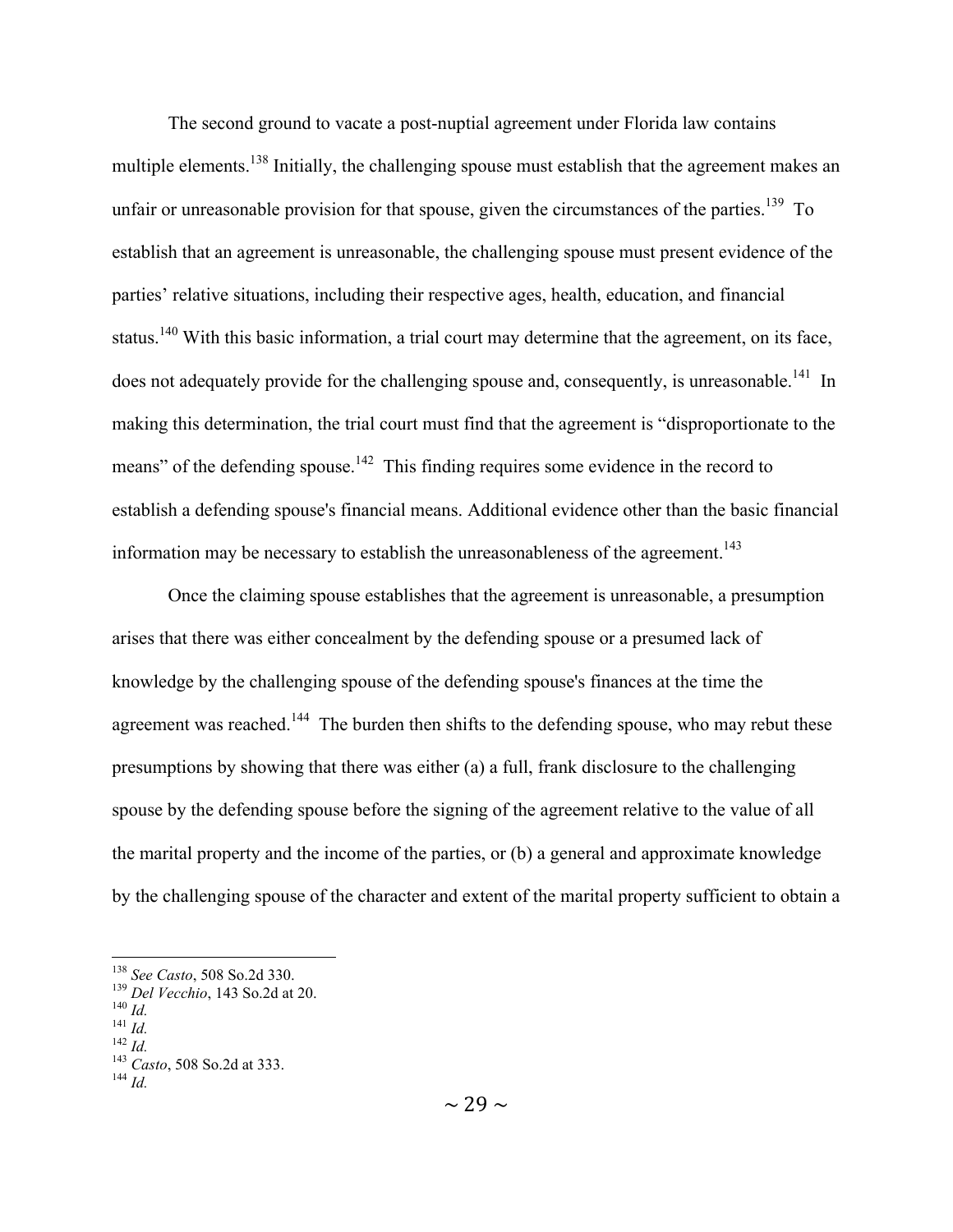value by reasonable means, as well as a general knowledge of the income of the parties.<sup>145</sup> The test in this regard is the adequacy of the challenging spouse's knowledge at the time of the agreement and whether the challenging spouse is prejudiced by the lack of information.<sup>146</sup>

The first part of this ground for invalidation is similar to the procedural unconscionability examination that Michigan courts use for ante-nuptial agreements under the second prong of the *Rinvelt* test. Florida's examination goes two steps further in that Florida courts will also examine whether or not the challenging spouse can be adequately provided for considering the means of the defending spouse, and then create a rebuttable presumption that the defending spouse must disprove in order to prevail. This unique test would certainly have rendered Monica and Charles' agreement invalid. As previously mentioned, the *Wright* agreement allocated approximately \$10,000.00 worth of the \$400,000.00 marital estate to Monica; essentially a 98/2 division. The facts and circumstances of the case would have made it easy for a Florida court to find that the property distribution under the agreement was disproportionate. The question then becomes whether Charles would be able to prove that there was a full, frank disclosure, prior to the signing of the agreement, relative to the value of all the marital property and the parties' incomes, or that Monica had a general and approximate knowledge of the character and extent of the marital property sufficient to obtain a value by reasonable means, as well as a general knowledge of the income of the parties.

Under the laws of other jurisdictions, it seems that the *Wright* agreement would not have been upheld. The overall unfairness of the property distribution and the problems with the parties' intents in the formation of the agreement create several avenues by which the agreement

<sup>145</sup> *Id.* 146 See *Belcher v Belcher*, 271 So. 2d 7 (Fla. 1972).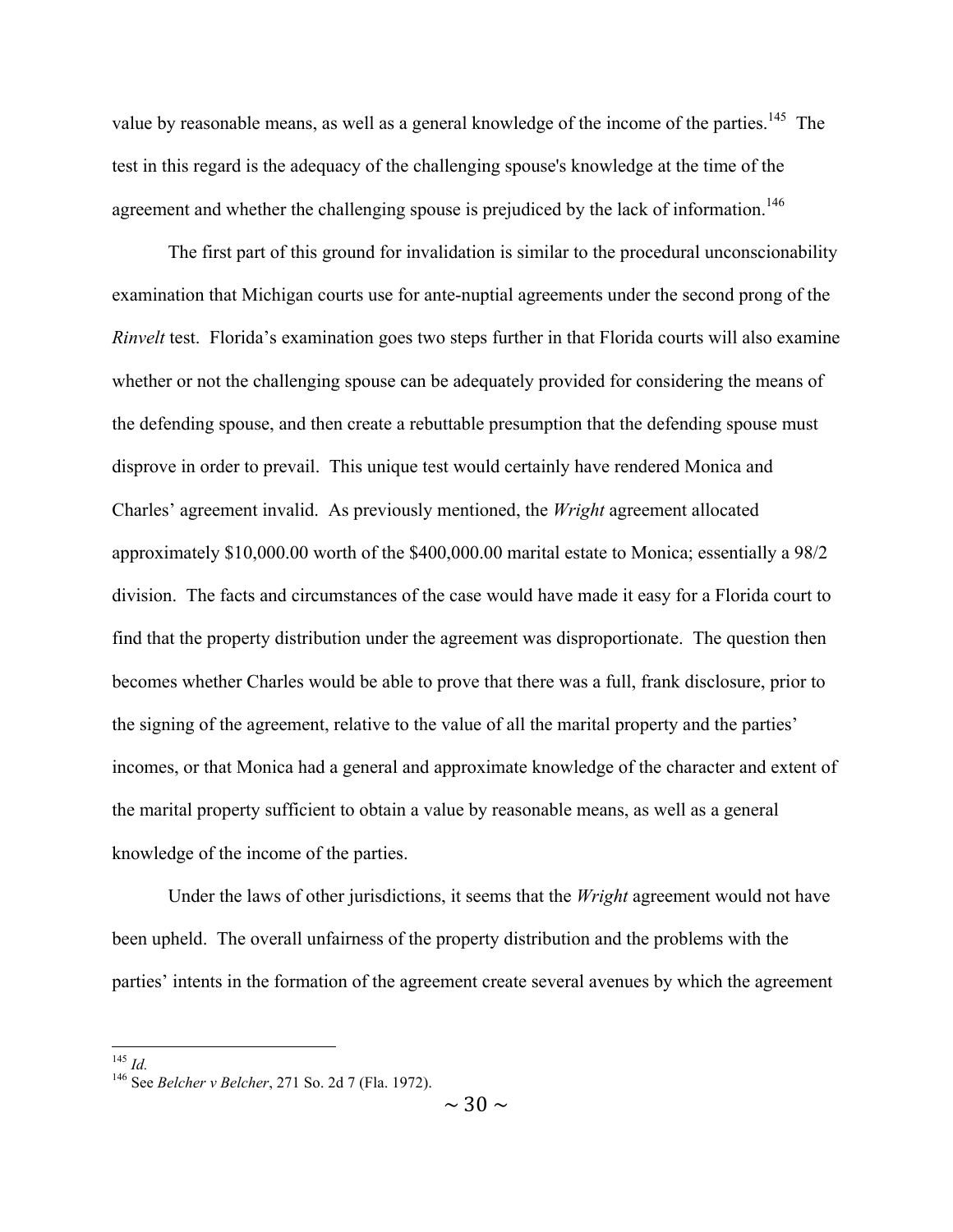could have been invalidated without creating the strange precedent regarding non-separation, post-nuptial agreements. Curiously, the Michigan Supreme Court did not seem interested in correcting the anomaly created by the Court of Appeals in this case.

#### THE MICHIGAN SUPREME COURT DECLINES TO HEAR THE ISSUE

It is unclear why the Michigan Supreme Court did not want to take up this issue. In its decision on Charles' application for leave, the Court stated that "we are not persuaded that the questions presented should be reviewed by this Court."<sup>147</sup> This vague statement fails to indicate if the court agrees or disagrees with the public policy analysis used by the Michigan Court of Appeals. Generally, Michigan's highest court prefers to leave social policy making to the legislature.<sup>148</sup> It is also possible that the Supreme Court did not recognize the extent of the anomaly that was created, as Charles' application only briefly hints at this idea.<sup>149</sup>

Some insight as to the Michigan Supreme Court's decision not to hear the case may be gleaned from recent statements made by Justice Marilyn Kelly regarding the *Wright* decision. At a presentation on recent updates on family law cases, Justice Kelly spoke of the *Wright* case and highlighted the language used by the court regarding the idea the agreements that induce and encourage divorce cannot be upheld. Justice Kelly noted that because the *Wright* agreement left Charles in such a favorable position, and because he filed for divorce merely eight months after

<sup>&</sup>lt;sup>147</sup> *Wright v Wright*, 752 N.W.2d 47 (Mich. 2008).<br><sup>148</sup> See *In re Kurzyniec Estate*, 526 N.W.2d 191 (Mich. Ct. App. 1994) (As a general rule, making social policy is a job for the Legislature, not the courts); *Van v Zahorik*, 597 N.W.2d 15 (Mich. 1999) ("we leave to the Legislature the task of creating substantive rights, subject to any constitutional restraints, if it finds that public policy so requires." ); *O'Donnell v State Farm Mut Automobile Ins Co*, 273 N.W.2d 829 (1979) ("The responsibility for drawing lines in a society as complex as ours--of identifying priorities, weighing the relevant considerations and choosing between competing alternatives--is the Legislature's, not the judiciary's.").

<sup>&</sup>lt;sup>149</sup> See Appellant's Application for Leave to Appeal at 5, *Wright* (No. 136576), "It is not the parties who are encouraging divorce, but Michigan law, as the only way that married couples may enter into an agreement dividing their property is to *get a divorce*! (emphasis in original)."